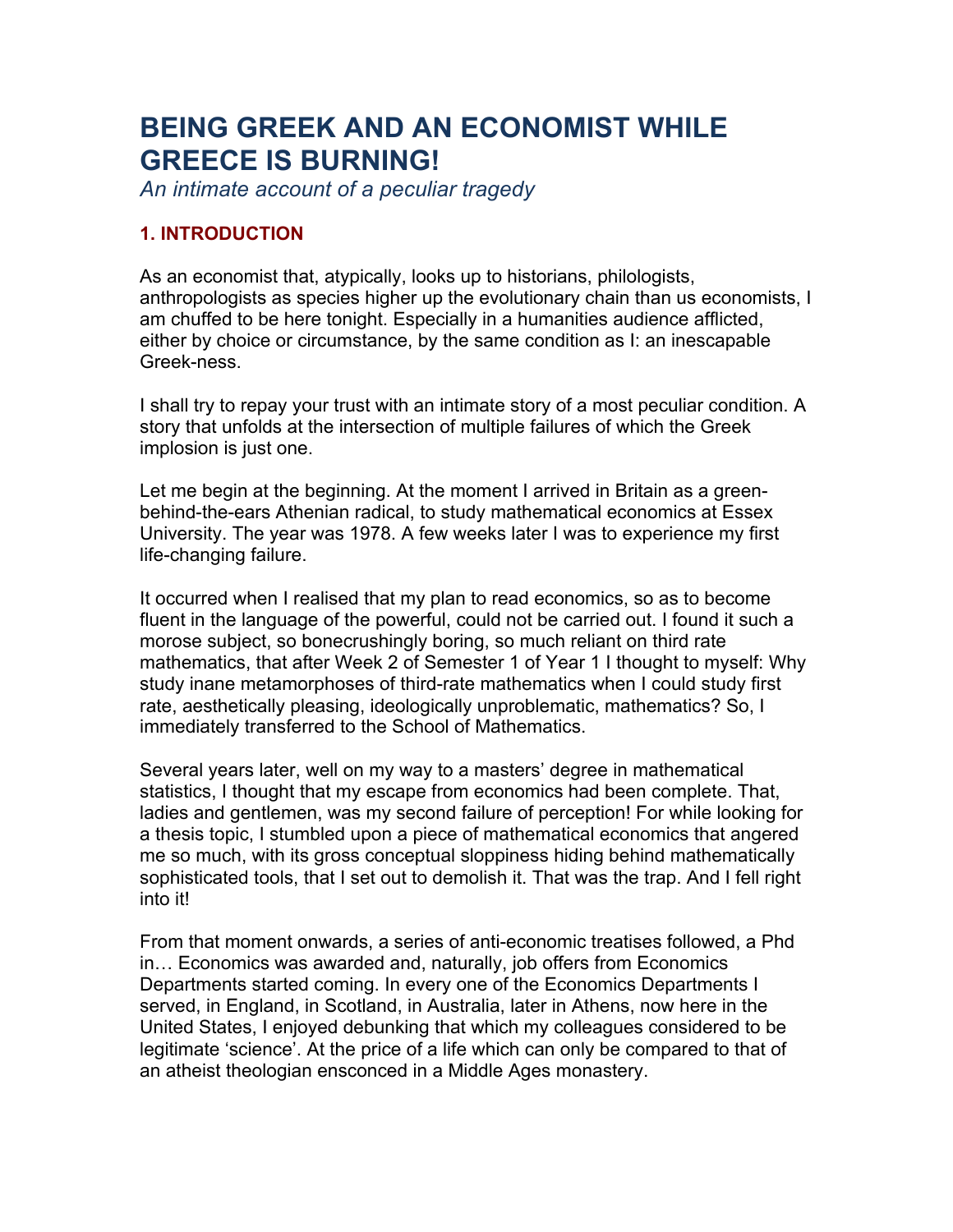Many more failures followed, forming a tapestry on which the usual mélange of life, career, calamities, hopes, family and fears were laid out year in year out. Put together, these failures contributed to a certain clarity of vision, I hope. As Claude Levi-Strauss once put it, our only chance of genuine insight is when our analytical reason fails, is tensed by failure, and is roused to action so that it can transcend itself.

But who am I kidding? Whatever stories I am telling myself in lieu of selfconsolation, the truth is that I would not be here, as your honoured guest, if it were not for Greece's hideous economic failure in 2010. Without it, without our leaders' inane handling of an inevitable economic crisis, no Greek economist would be delivering a keynote speech at the MGSA.

Speaking of "Greek economist", let me say that, ever since I ended up an accidental economist back in the 1980s, I always thought of myself as Greek and as an economist. Never as a "Greek economist"! Indeed, before Greece's 2010 collapse, never had I published a single page on Greece's economy. I found the topic too sad and of little interest. My research was either utterly abstract, somewhere along the frontier of game theory and economic philosophy, or focused on almost every other country except Greece. But when Greece proved the canary in the European mine, whose near death propelled it onto the front pages of the world's leading newspapers, the global media spontaneously created a new species of commentator: the 'Greek economist'. Meanwhile, I had a message for the media that they found intriguing. So, suddenly, I was on the BBC, on CNN etc. with a running subtitle reading: "Greek economist". Thus I was treated to the dubious promotion from a decent, second rate economist to a top… Greek economist.

In a better, more rational world, little inconsequential **Greece** would not be a permanent feature in the nightmares of peoples and policy-makers world-wide; **I**  would remain a decent second rater within my profession, and unheard of beyond it; and **you** would be enjoying a keynote from someone else. An historian. A sociologist. A novelist perhaps. As it happens, Greece remains in the eye of an economic and social calamity; and you are about to be treated to a talk about the tragedy of being Greek *and* an Economist by one who still refuses to think of himself as a "Greek Economist" and who, despite his portrayal by the global media as an 'expert', has never stopped saying that we economists, independently of our intelligence or personal ethics, are no experts but that we belong to a sinister priesthood purveying thinly disguised, heavily mathematised superstition as… scientific economics.

So, sit back and allow me to immerse you in my tale of multiple, gross but, hopefully, insightful failures. A condition that is strangely compatible with the one we all share: Greek-ness!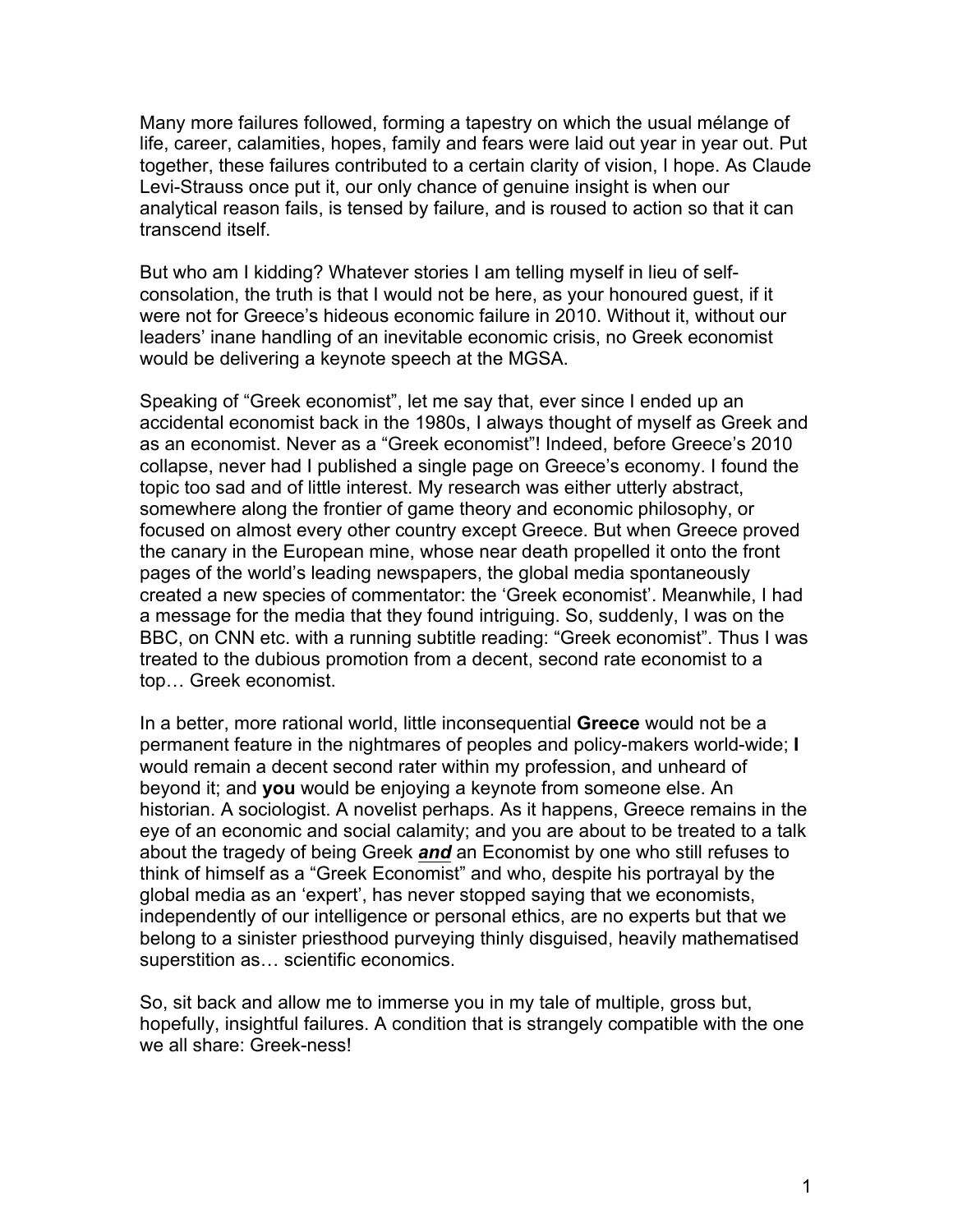#### **2. The trouble with economists**

Some of you may be puzzled with my swipes at my own profession. So, let me explain what is wrong with economics.

If you open up any leading economic journal, you will find that, aesthetically, it looks indistinguishable to a leading mathematical physics journal. The same indecipherable mathematical symbols, similar language full of expressions such as: "Under fairly general conditions Corollary 23B provides the proof of Theorem 3.2"; the same structure even: theorem, proof and, finally, empirical evidence that is manipulated via sophisticated statistical methods to provide supposedly dispassionate judgment on the theorem's empirical validity.

But there is a difference: In physics, the proof of the pie is in the eating. In economics the pie is judged by its bakers and there is no proverbial eating. In physics, there comes a point when Nature, who gives not one iota of a damn about our theories regarding its ways, will pass judgment on the physicist's hypothesis in the lab and under controlled experimental conditions. In the case of economics, due to the lack a macroeconomics laboratory, there is no empirical observation that cannot be retro-fitted into any economist's theory, thus rendering her theory impervious to evidence. Econometrics is, believe me, the art of torturing data until it fits into *any* economic model one happens to have faith in.

As if that were not enough, the social phenomena under study are heavily influenced by the dominant paradigm to which dominant economic theories are major contributors. Social reality is thus insufficiently independent of our economic ideology and, therefore, is ill suited to pass judgment upon it. Which means that terrible theoretical predictions can be confirmed, as long as key economic players believe that they will, and, similarly, good theories may be rejected, again because key players believe in them. But this rules out the empirical verification or falsification of economic theories, unlike in the proper sciences.

Allow me to enlist Evans-Pritchard, the renowned British anthropologist, to explain more graphically how it is that economists lose not a smidgeon of their discursive power despite their pathetic incapacity to predict economic crises or, indeed, to say anything useful about really existing capitalism. In his study of the social dominance of the Azande priesthood, Evans-Pritchard asked a fascinating question: *How did the priests and oracles retain their hold over the tribe's imagination given that they consistently failed to predict or avert disasters?* His explanation of the Azande's unshakeable belief in their oracles goes like this:

"Azande see as well as we that the failure of their oracle to prophesy truly calls for explanation, but so entangled are they in mystical notions that they must make use of them to account for failure. The contradiction between experience and one mystical notion is explained by reference to other mystical notions." [Evans-Pritchard, *Witchcraft, Oracles and Magic among the Azande,* 1937]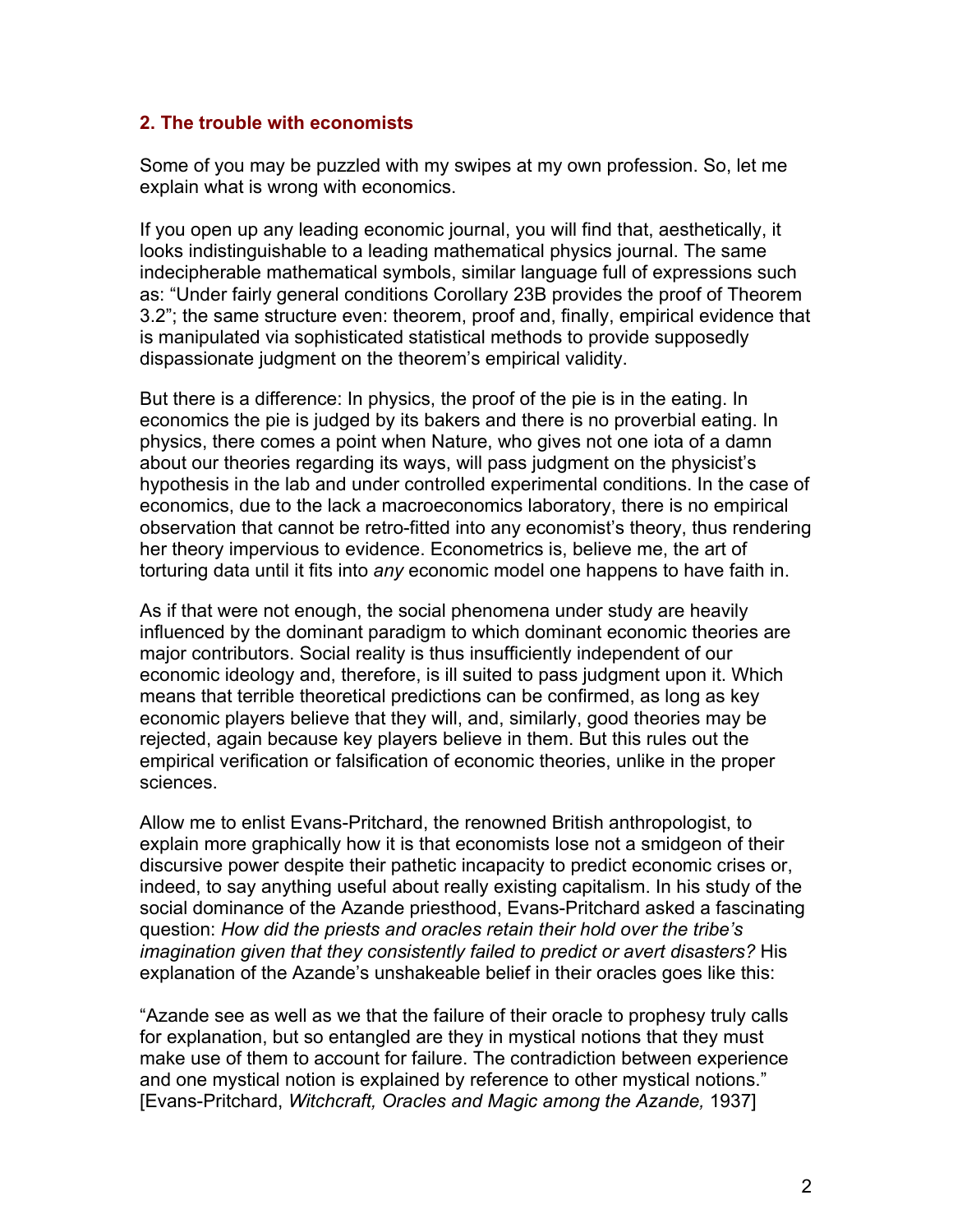Economics is not much different. Lacking a macroeconomics laboratory, when economists fail to predict some pivotal economic moment, which is always, for instance the Crash of 2008, that failure is accounted for by appealing to the same mystical economic notions which failed in the first place. Occasionally new notions are created in order to account for the failure of the earlier ones. And so predictive failure leads to more, not less, social power for the economists who are entrusted by society to offer scientific explanations of their… failures. For example, the notion of *natural* unemployment was created in the 1980s in order to explain the failure of the market to engender full employment and of economics to explain that failure. More generally, unemployment is 'proof' of insufficient competition which is to be fought by the magic of deregulation. When deregulation does not work, an extra potion of privatisation will do the trick. If this fails, it must have been the fault of the labour market which is not sufficiently liberated from the spell of trades unions and government social security benefits. And so on.

So, the economists' success, just like the success of the Azande's priesthood, boils down to the fact that it is allowed to offer full explanations of its own failures *without ever being challenged on its assumptions or on its priesthood's competence*. This is of course predicated upon the priesthood's capacity to maintain its position of monopoly on economic witchcraft by ensuring that only economists are listened to and that only economists can understand their own sacred texts. Thus the great utility from the layer of complex, beautiful mathematics that is laid ever so lightly upon a bed of ridiculous, putrid economic superstition.

You may think that these are the musings of a second rate Greek leftie pretending to be a cosmopolitan economist of note. Let me therefore enlist the help of Ronald Coase – a recently deceased economics Nobel Prize winner famous for being the opposite of a… Greek leftie. This is how he describes the rituals of the very strange cult of economics:

"Our theoretical apparatus had the advantage that one could cover the blackboard with diagrams and fill the hour in one's lectures without the need to find out anything about what happened in the real world."

So, in my priesthood, in economics, all it takes for the reproduction of the priesthood's discursive power is that those who want to become economists feel the need to become part of the priesthood and thus to adopt its practices. On graduation, their chances of getting a job either in academia or in the corporate world depends on their ability to add a small patch to the existing web of ritual beliefs and mainstream dogmas. Approximately ten years after her first fledgling steps as an economist, the graduate economist is inducted into the priesthood. At that point, after so much investment in obtuse theorising, it takes a truly heroic disposition to break ranks and speak out. Those with the intelligence and integrity to do so will have probably dropped out of economics well before that, leaving only the unscrupulous or the naïve to rise to the priesthood's top echelons. Thus,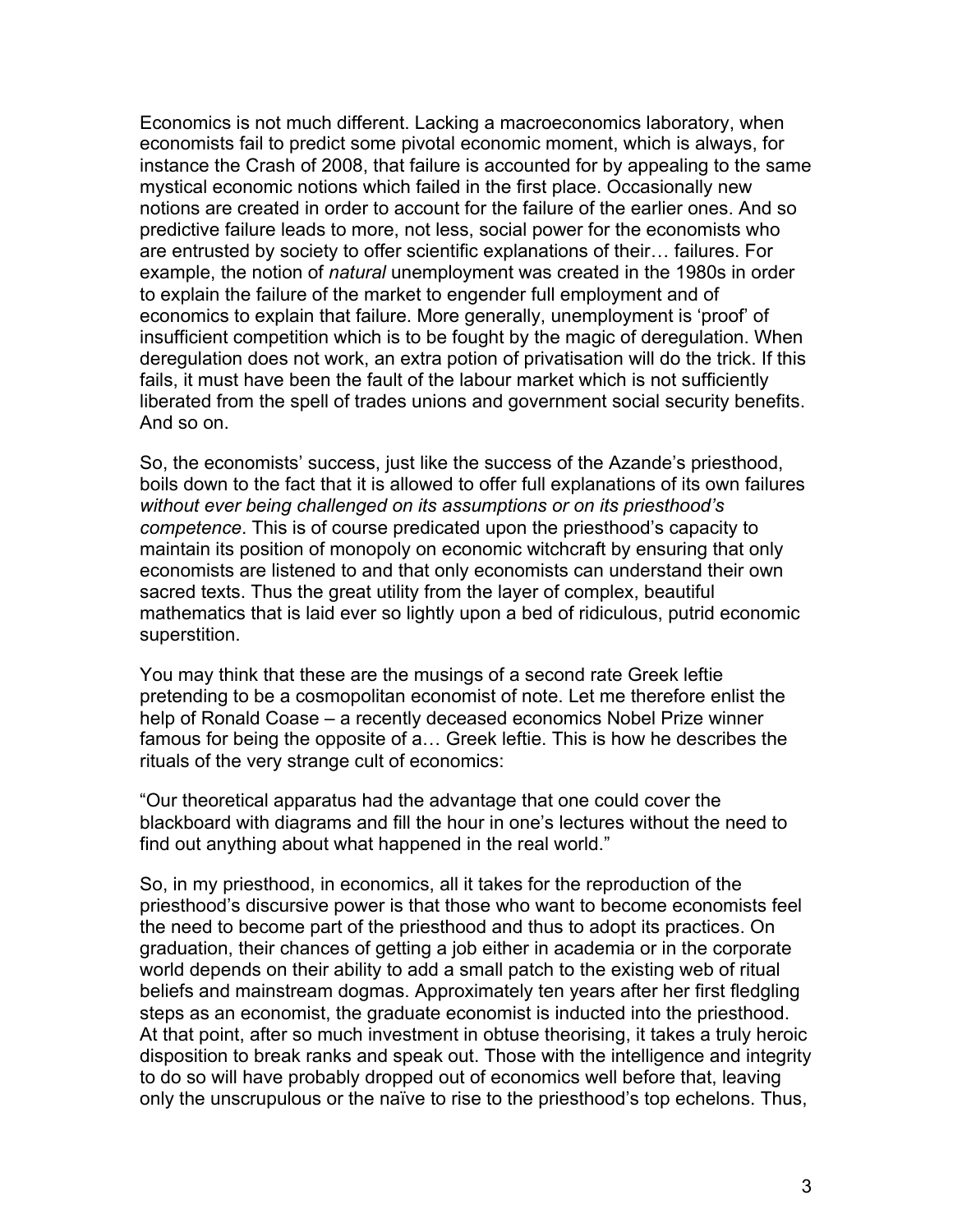the norms of the economics profession are reproduced even though no individual or group of individuals has conspired to reproduce them - a variant of the invisible hand, or fist, that Adam Smith would *not* have been proud of. A type of inverted Darwinism where the probability that an economic theory will be 'selected' is inversely proportional to its capacity to illuminate really existing capitalism.

If I am right, the economics' profession grandest achievement is the continual conversion of theoretical flops into untold social, political and economic power. Power for the economists themselves but primarily power for the politicians who use the economists' models to pass their toxic policies through bamboozled Parliaments as scientifically vetted technocratic marvels; and for the financiers who also use the same models in order to extend an air of legitimacy to the pricing and credit worthiness of their toxic 'products'.

The Crash of 2008 ought to have exposed, once and for all, the sad truth that the 'serious' decision-making of 'very serious people' was never founded on serious science. That, instead, it was predicated upon a type of putrid expediency which received substantial ideological support from the pseudo-scientific discourses of economics. From religious beliefs couched in the language of mathematics and served on a bed of statistical trickery. The rejection of this toxic agenda, and the realisation that really-existing capitalism is not well disposed to simplistic, mechanistic analyses, would be an excellent start in trying to make sense of our topsy-turvy, crisis-prone post-2008 world. Of a radically indeterminate world.

Alas, the economics profession, from which such a verdict ought to have emerged, had successfully purged long ago the last remaining morsels of intellectual honesty necessary to give rise to a new Keynes, a new Kalecki, a new Frank Hahn even – figures from the past whose experience of their generation's 2008, the Crash of 1929, had risen up against their own profession's toxic myths.

## **3. The Lure of Cosmopolitanism**

But enough on the toxicity of economics. Let me now move on to the uneasy coexistence of the 'economic' and of the 'Greek', as I experienced it well before the Crisis.

From my East Anglia and Cambridge days in the 1980s, I began to seek solace at the borderline of economics and philosophy. For it seemed to me that the problem with economics was its deeply problematic philosophical foundations. When colleagues protested that economics is a science and philosophy was an extravagant luxury that we, economists, did not need or could ill-afford, my retort was that they had just made a philosophical claim. And a weak one at that. That the moment they asked their undergraduates to assume that individuals maximise something called utility, they immediately dismissed Plato, Aristotle, Kant, Hegel and, indeed, Bertrand Russell.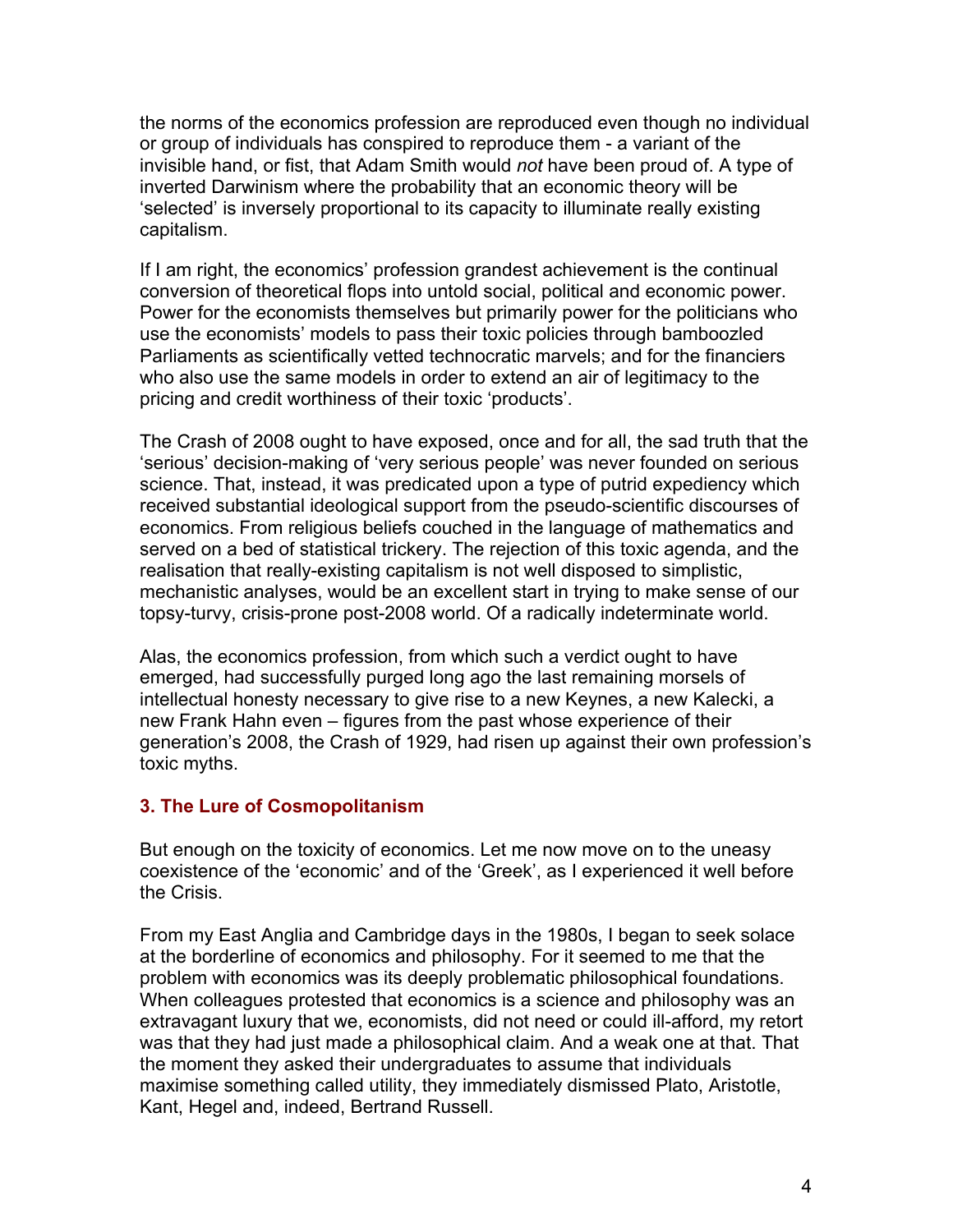Of course, none of these arguments cut ice with them. They nodded and got on with things. No, the only way of getting under their skin was to challenge their latest models, the latest pieces of mathematics that they considered to be their apotheosis – their finest artifacts. Back then, in the 1980s, it was game theory that was all the rage. The pinnacle of the economists' achievements, the source of their Power and their Glory. Game theory was the study of all strategic interaction. From price competition between firms, to bargaining between suppliers and sellers, to strategic negotiations in the context of the World Trade Organisation. By the 1970s economists had grown sufficiently cocky to make the Grand Claim that they had the solution to every strategic interaction possible. That they had solved, mathematically, the great mystery of how rational people bargain and how they behave when their rewards depend not only on their choices but also on other people's choices, which meant that their behaviour should be conditional on what they thought that others thought that they thought that others thought… *ad infinitum*.

If these claims were right, then economics had just become a Theory of Everything Social. Come to think of it, there is no realm of human endeavour that would have stayed outside their theorems' scope. From choosing what you will wear at a party, which surely depends on what you think others will wear, to the marketing strategies of large corporations, to gender politics in the home, to horse-trading at the level of European Union, the IMF or the G20; to, indeed, our understanding of the Good Society, at least from the perspective of the Social Contract Tradition in which, whether through the prism of J.J. Rousseu or John Locke or John Rawls, the mind tries to imagine what kind of social and economic arrangement rational citizens would settle on in some fictitious Grand Negotiation.

As the economists were beginning to claim that they had the 'solution' to the whole gamut of these 'problems' I decided that my role was to debunk it. To subvert the paradigm of the economists' game theory as it was beginning to dominate. It took countless lonely hours unpicking the mathematics behind their theorems and claims. Happy hours, nevertheless, spent in isolation but at the same time in solidarity with few kindred spirits like the philosopher and friend, the late, Martin Hollis, or my colleague Shaun Hargreaves-Heap.

The battle was ferocious but civilised. The establishment would claim that it was not only possible to have a theory of everything social but that, indeed, we had one already. I would retort with arguments like: Suppose you are right and we do have such a splendid theory of everything social. Let's call it theory T. Theory T must be able to tell us what the best bargaining strategy of each party to any negotiation at every point in time. Correct? Correct. Consequently, theory T must yield estimates of, first, what the final agreement will be and, secondly, how long it will take to reach it. Correct? Correct. But if we, the economists, are clever enough to know this theory T so will, eventually, common folks. Indeed, they will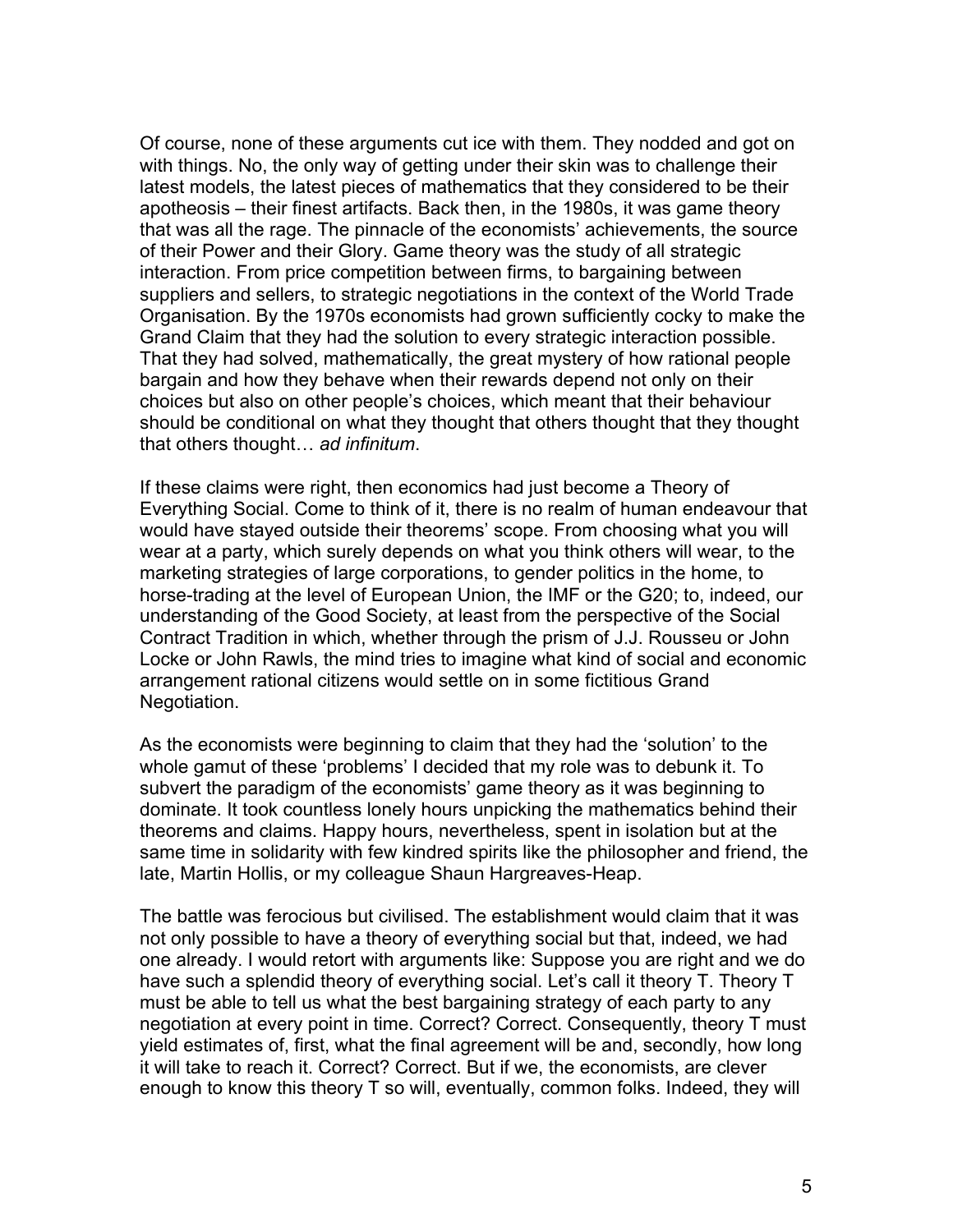have an incentive to pay us for access to theory T. Which means that the bargainers will eventually know what the agreement between them will look like, before it is reached and how long it will take before it is reached. But if they know this, why wait? Why suffer the costs of delay, negotiations, strikes, lost earnings? Why not settle instantly at the agreement theory T predicts? But would this not mean that the availability of a great theory T rules out the very possibility of rational negotiations? Of conflict between rational people? And would rational negotiators not try profitably to confuse their opponents by deviating systematically from theory T, the theory that ought to govern their behaviour? But if such deviations from the theory can be rationalised, then no theory T can be presented as the uniquely rational one. Thus the theory of everything that you claim to be on the verge of establishing cannot ever exist. And why not? Not because humans are imperfectly rational. No, your theory holds no water because people are cleverer than any of your mathematical theories of human interaction can acknowledge. It is what Hegel called *The Cunning of Reason*, which will always subvert your attempts to produce a monopoly of theory of what it means to act rationally in a social context.

With this foray into the type of criticism of economics, I just wanted to give you an inkling of the type of thing that occupied my time and the form of guerilla warfare against the economics profession, my profession, that I was indulging in. It was a time when I lived in a haze of splendid cosmopolitanism buried deeply in the Anglosphere. Geographically, life unfolded in Essex, East Anglia, Cambridge and then, in a leap of faith and in a bid to escape the drudgery of academia under Mrs Thatcher, Australia. Greece, at that time, made its mental presence felt through Greek philosophy. Without a background in Aristotle's eudaimonia, which tore into Bentham's utility; without Epicurus' rich concept of pleasure, which exposed the shallowness of J.S. Mill; without Sophocles' Antigone to remind me of the importance of questioning the rules that supposedly ought to govern our behaviour; my criticisms of economics would have been emptier, less pleasing, weaker.

#### **4. The invasions of Modern Greece**

Modern Greece however hummed along in the background - in the subconscious. And as it so often happens, its sudden invasions into the conscious were violent, destabilising, poignant. I shall never forget one of these invasions. Soon after arriving in Australia, I did what one ought to do: I bought a car, filled it with spare tires and extra petrol canisters and set off towards the red desert. Three days later, exhausted, sweaty, hungry and thirsty I pulled over at a large pub in the middle of nowhere. Only a petrol station stood on the side of the majestic pub, acting also as a grocery story, post office and department of social security franchise. A relic of a gold rush that had lasted a couple of years in the early 1900s before the prospectors moved on, the pub still exuded a long gone splendour, like an eroding footprint on the sands of time left behind by an extinct mammoth; with its fading theatre stage, the dusty colonial majesty of its main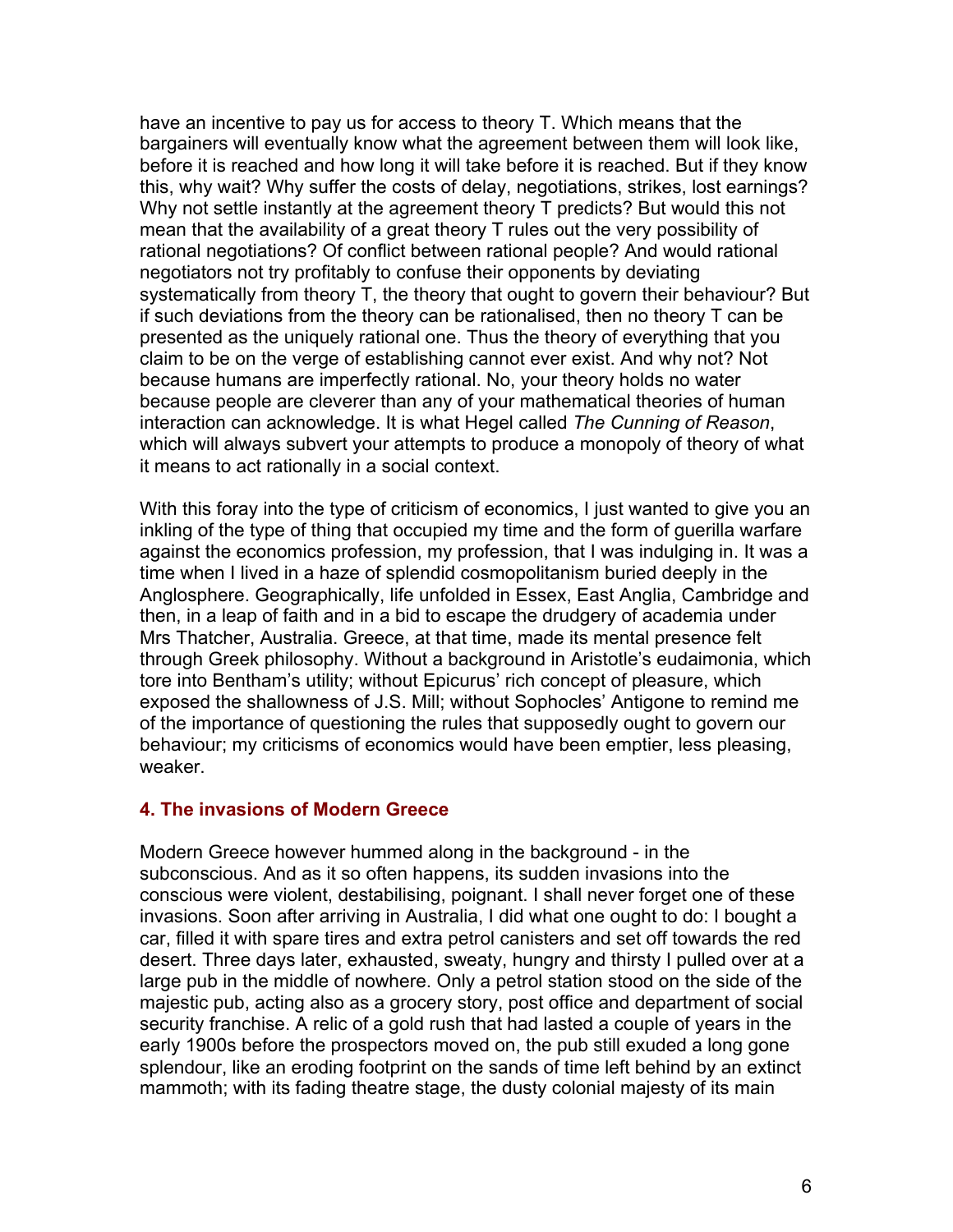hall, the creaking sweeping staircase that led to the upstairs rooms - a staircase that would have once been fit for Rita Hayworth to descend from to the sound of the midi grand piano next to the bar.

As I entered the spacious pub, a truck driver was gulping down his beer, in intense conversation with the publican, the only other souls around being an elderly aboriginal couple at the saloon's far end. I ordered steak and beer, the only offering on the menu, and let the publican narrate the pub's story. How it once was the heart of a thriving community whose timber cabins and tin roofs melted into the desert after the gold run out. An hour or so later, I detected movement in the distance.

The aboriginal couple had risen and the man was fumbling with what looked like an old 60s turntable – very much like the ones that my generation of teenagers had in our bedrooms: you know the ones with the detachable top which contained the turntable's speakers. He placed a 45 single on the turntable, let the needle sit gently on the vinyl and turned to his partner who readily joined him in a slow waltz.

All of a sudden, my ears clashed with everything else my mind was telling me about where I was:

«Νύχτα βροχερή άδειο το χέρι που θα σε βρει µα δεν το ξέρει, που θα σε βρει.»

Arleta's lyrical voice. «Μια φορά θυµάµαι µ' αγαπούσες. Τώρα βροχή.» I nodded to the truck driver and the publican to cease yapping, and I watched every move of the aboriginal couple, until the single ended with loud scratching noises. Dazed I walked up to them to ask: "What is that song? Do you know what it is?"

"It is our song!", replied the woman proudly.

"Yes, but do you know who is singing? What language this is?" "No idea mate. But it is a beautiful language" added the man. "We found it here more than twenty years ago. It's very scratched. But we love it. Some white fella must have left it behind."

Moments of heterotopia like that one occasionally pulled rank on me and put paid to my epidermic cosmopolitanism. They placed in context my abstract work at the borderline of economics and philosophy and forced me to remain grounded in my confused reality. Together with long conversations with another émigré, my good friend Joseph Halevi, these painful reminders of my roots in a generation that had been shaped by two dictatorships, one world war and a hideous civil war took me by the hand, some times violently, and forced me to focus on the economic realities of the world I lived in. So, from the mid 1990s onwards, while still working on abstract theory, I began to turn my own spotlight on the global political economy, looking at it from a perspective that was distinctly Greek and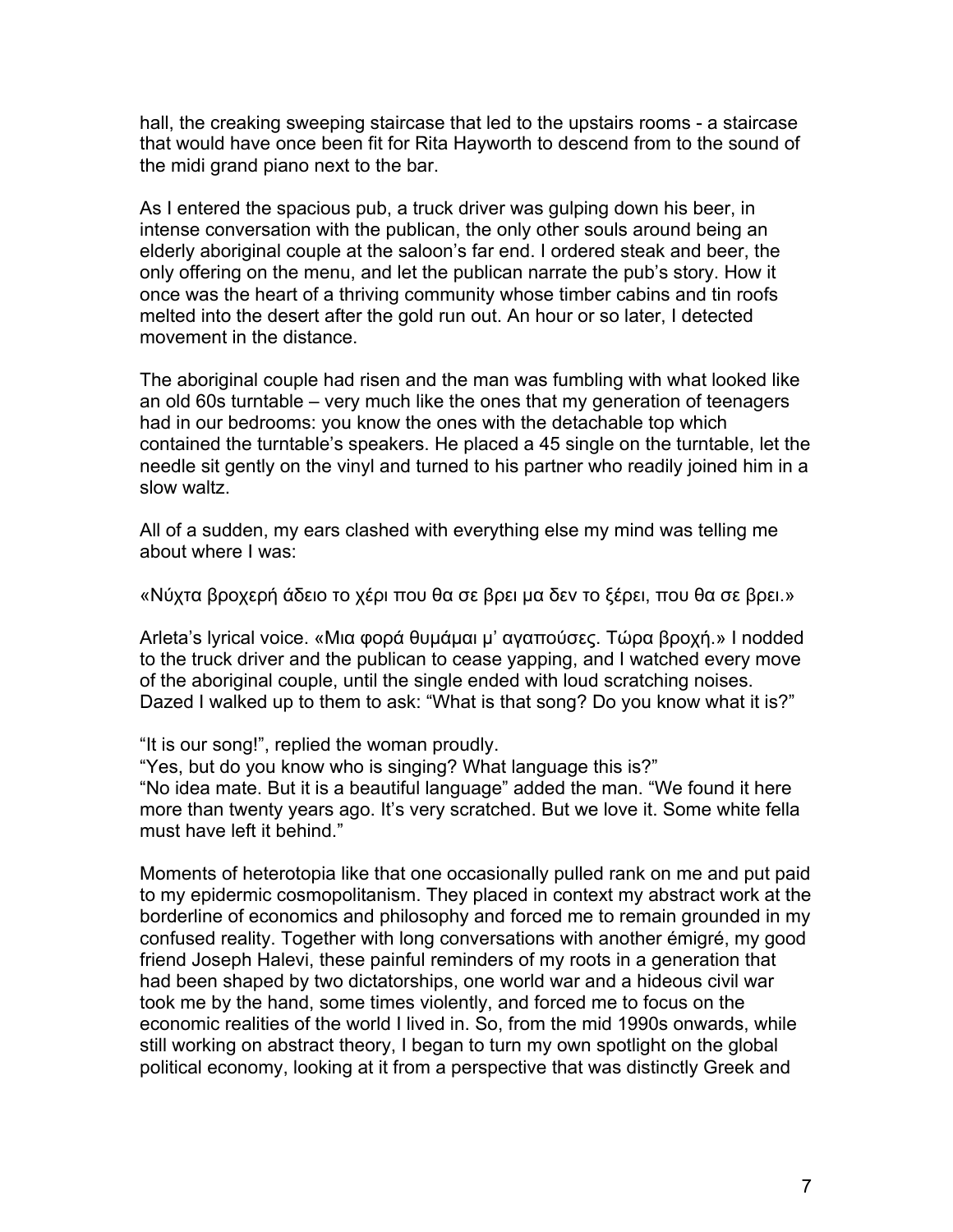which was, eventually, to yield my Global Minotaur narrative on the global economy.

#### **5. Dark clouds and Global Minotaurs**

It was the time Greece was beginning to edge close to the Eurozone. So I started looking more carefully at the design of that monetary union. The more I looked the less I liked what I was seeing. In my eyes, it seemed as if we were trying to do two things at once: To remove the shock absorbers of flexible exchange rate. And to ensure that the next shock, when it hit, would be amplified massively, causing a domino effect not dissimilar to the way in which an earlier monetary union, the Gold Standard, had collapsed in the 1930s following the shock of 1929.

The Eurozone, it seemed to us, to my Sydney colleague Joseph Halevi and me, was built on the presumption that America's recycling of others' surpluses would continue to provide adequate demand for net exporters like Germany. No surplus recycling mechanism was built into the Eurozone and, consequently, launching the Eurozone was a little like launching a fine riverboat on a calm Ocean: a beautiful journey until the first storm clouds appear on the horizon. The tempest of course came when America's recycling powers gave way. The seas turned stormy and the pretty European riverboat began to take water in. And since the weakest link, or the lowest deck, was always the first one to be hit, from 1998 I was beginning to feel very jittery about Greece. A modern Greco-European tragedy, a cross between Shakespeare and Sophocles was in the offing.

Putting this point across was not an easy task. The cacophony of money-making in Greece, in Europe, in Wall Street drowned our voices. To boot, our explanation of what was rotten in this Kingdom of financialisation could not fit into a soundbite and was ignored. In 2001 I decided that I needed a powerful metaphor. It was at the time that I was taking an enormous risk at the level of the private. To accept a position at the University of Athens and to move back to the motherland after 23 years away. You need no details to understand what a shock to the system that was. But back to the metaphor by which I was intent on issuing a warning of what was about to hit us. In Greece. In Europe. In the United States. Allow me to read a brief example of the metaphor I came up with:

*Once upon a time, in the famous maze-like Labyrinth of the Cretan King's Palace, there lived a creature as fierce as it was tragic; its intense loneliness comparable only to the fear it inspired far and wide.*

*You see, the Minotaur, for this was its name, had a voracious appetite which had to be satiated to guarantee the King's reign - the ironclad Minoan reign which secured Peace, enabled trade to criss-cross the high seas in bountiful ships, and spread prosperity's benevolent reach to all corners of the known world.*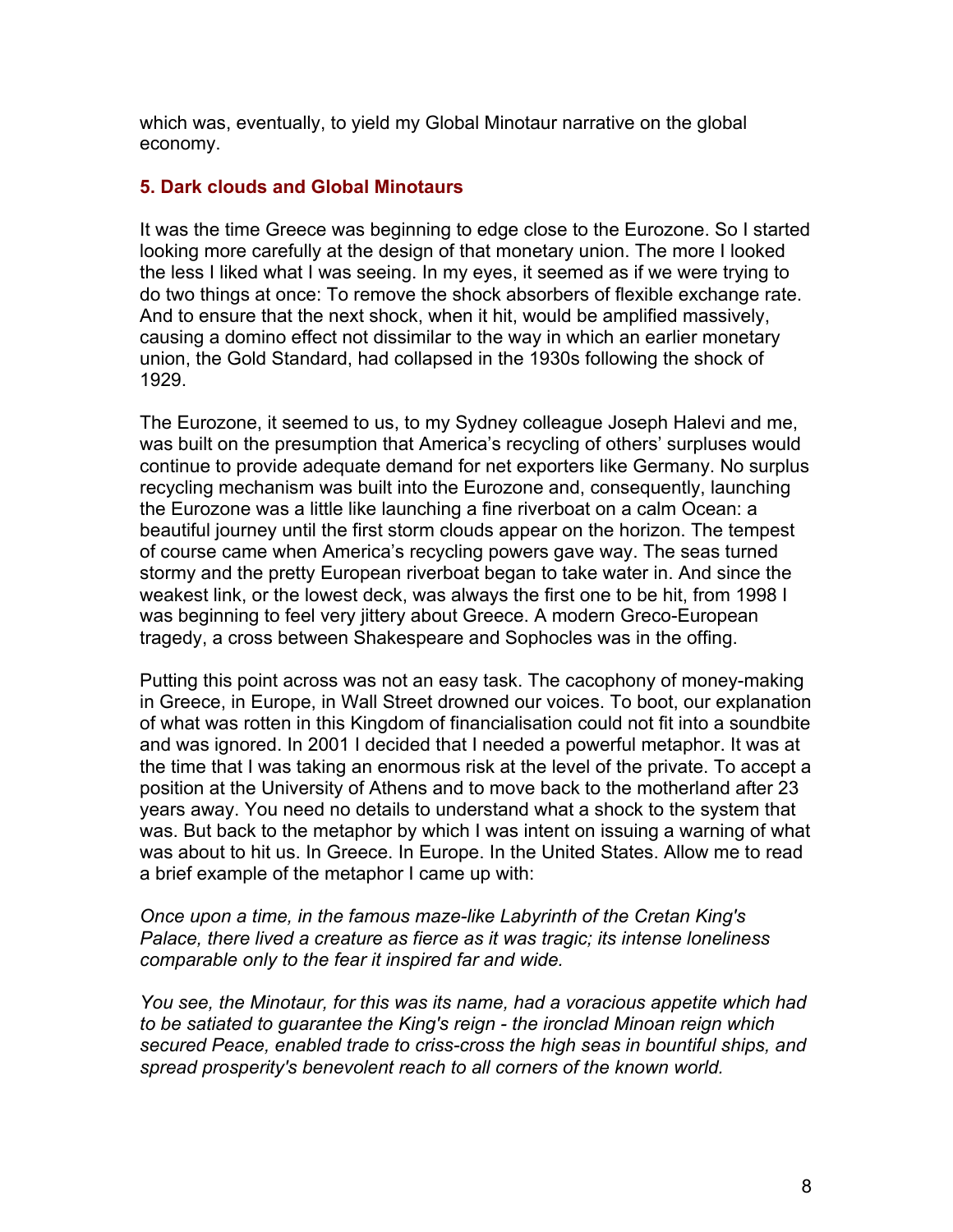*Alas, the beast's appetite could only be satiated by human flesh. Every now and then, a ship loaded with youngsters sailed from far away Athens bound for Crete - to deliver its human tribute to be devoured by the Minotaur. A gruesome ritual that was essential for preserving the era's Peace and for reproducing its Prosperity.*

*Millennia later, another, this time a Global Minotaur rose up. Surreptitiously. From the ashes of the first postwar phase - the one created by America's New Dealers from the ashes of the war.* 

*Its lair, a form of Labyrinth, was located deep in the guts of America's economy. It took the form of the US trade deficit which consumed the world's exports. The more the deficit grew the greater its appetite for Europe's and Asia's capital with which this American Minotaur satiated its hunger. What made it truly Global was its function: It helped recycle financial capital (profits, savings, surplus money). It kept the gleaming German factories busy. It gobbled up everything produced in*  Japan and, later, in China. And, to complete the circle, the foreign (and often the *American) owners of these distant factories sent their profits, their cash, to Wall Street - a form of modern tribute to the Global Minotaur.* 

*What do bankers do when such a tsunami of capital comes their way daily? When between 3 and 5 billion dollars, net, passes through their fingers every morning of each week? They find ways to make it grow! To breed on their behalf. Thus, the 80s, the 90s saw an explosion of private money minting by Wall Street on the back of the daily capital tsunami that flowed to America to feed the Minotaur.*

*Just like its mythological predecessor, our Global Minotaur keeps the world economy going. Until, that is, the pyramids of private money built upon the Minotaur's feeding tribute collapse, as they will, under their own impossible weight. Planet Earth is simply not large enough to hold so much private, toxic money; money-like paper that will burn down once the collapse commences. In this conflagration, the Global Minotaur will be wounded critically.*

*Now that it is in rude health, the Minotaur produces tremendous wealth and despicable inequality, new vistas of pleasure and new forms of deprivation, ample security for a few and crippling insecurity for most, great inventions and gadgets as well as spectacular failures of common decency. In this climate, Europe thinks that it can unify monetarily but not in any other substantive way. Whatever we think of the Global Minotaur's reign, it keeps the world going and its elites thinking that their regime is stable, successful, moderate even.* 

*With the Minotaur keeping the show going from its secret Labyrinth, its gross excesses remain unseen, helping the great and the good believe their own rhetoric about some Great Moderation that is supposedly the order of the day.*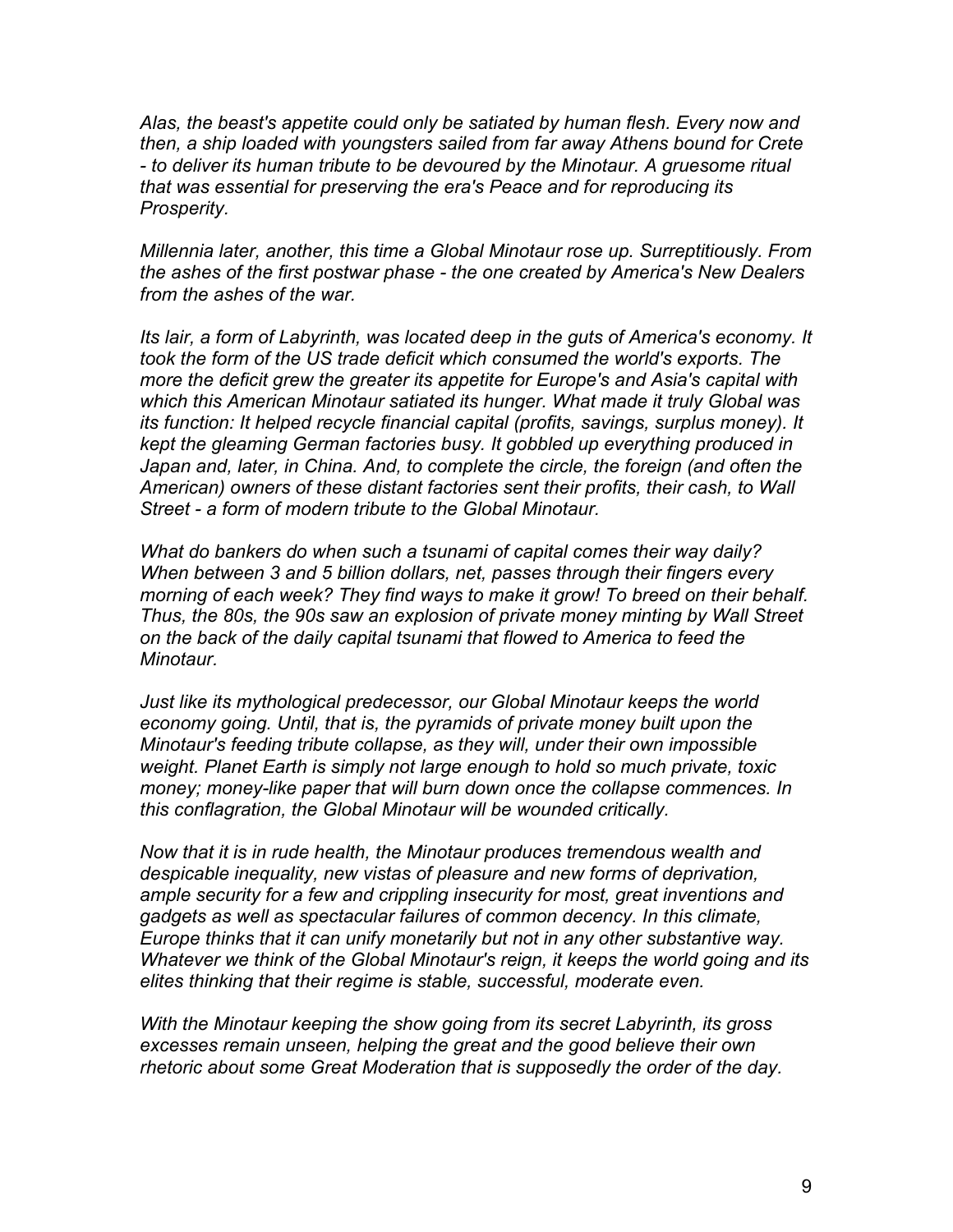*But, when the Minotaur keels over, mortally wounded by the excesses of its handmaidens in Wall Street, in London, in Frankfurt, in Paris it will leave the global economy in disarray. In America and in Europe, in India and in China, the Minotaur's demise will put the world into a permanent crisis.* 

*The Cretan Minotaur was slain by a brave Athenian Prince. Theseus. Its death ushered in the new era of tragedy, history, philosophy. Our very own Global Minotaur will surely die less heroically. A victim of Wall Street bankers and Europe's bureaucrats. What will its demise bring? Should we dare hope for a new era in which wealth no longer needs poverty to flourish? In which development means fewer ashes and abstract power wanes while everyone gets stronger?* 

*Whatever the result of history's mysterious ways, the Global Minotaur will be remembered as a remarkable beast whose reign created, and then destroyed, the illusion that capitalism can be stable, greed a virtue, finance productive and Europe's unity assured.*

This quasi-mythological tale was scripted in 2002, to accompany a scholarly article by Joseph Halevi and I, entitled 'The Global Minotaur', the purpose of which was to warn that the global order, and Europe's monetary union within it, were about to hit the rocks. As Alan Greenspan would have put it, another bleak prognosis by two incurable left-wingers that he should ignore. And so it was, except for a handful of leftwingers who always expect capitalism to collapse. Any minute.

Having moved to Greece, at a time when the socialist government of Mr Kostas Simitis was succeeding in giving Greeks a feeling of progress, I was incensed by the xenophobia that was creeping up on the nation. The 1990s was a decade when, as we all know, Greece, just like Ireland, transformed itself from a source of emigration to an attractor of immigrants. These immigrants were the main reason that Greece managed to enter the Eurozone – not Greek statistics. And yet the nation heaped scorn and expressed enmity toward them while exploiting their labour so as to replace the unloved drachma with the gleaming new euro.

As the Simitis government was running out of steam, and the New Democracy opposition was investing heavily into xenophobia, I felt compelled to assist, to the extent that I could, the one politician that was immune to xenophobia, and whose overtures to Turkey as a foreign minister, had been a breath of fresh air. George Papandreou. Thus, even though I had no confidence in his party or, indeed, in his team, I decided to throw my lot in with him in a bid to stem the tides of xenophobia. After all, it was no accident that I wanted my daughter, born around that time, to be called Xenia – consumed by the belief that the one way of being truly patriotic is to observe one's own country, and to live within it, as a xenos – a stranger – a foreigner.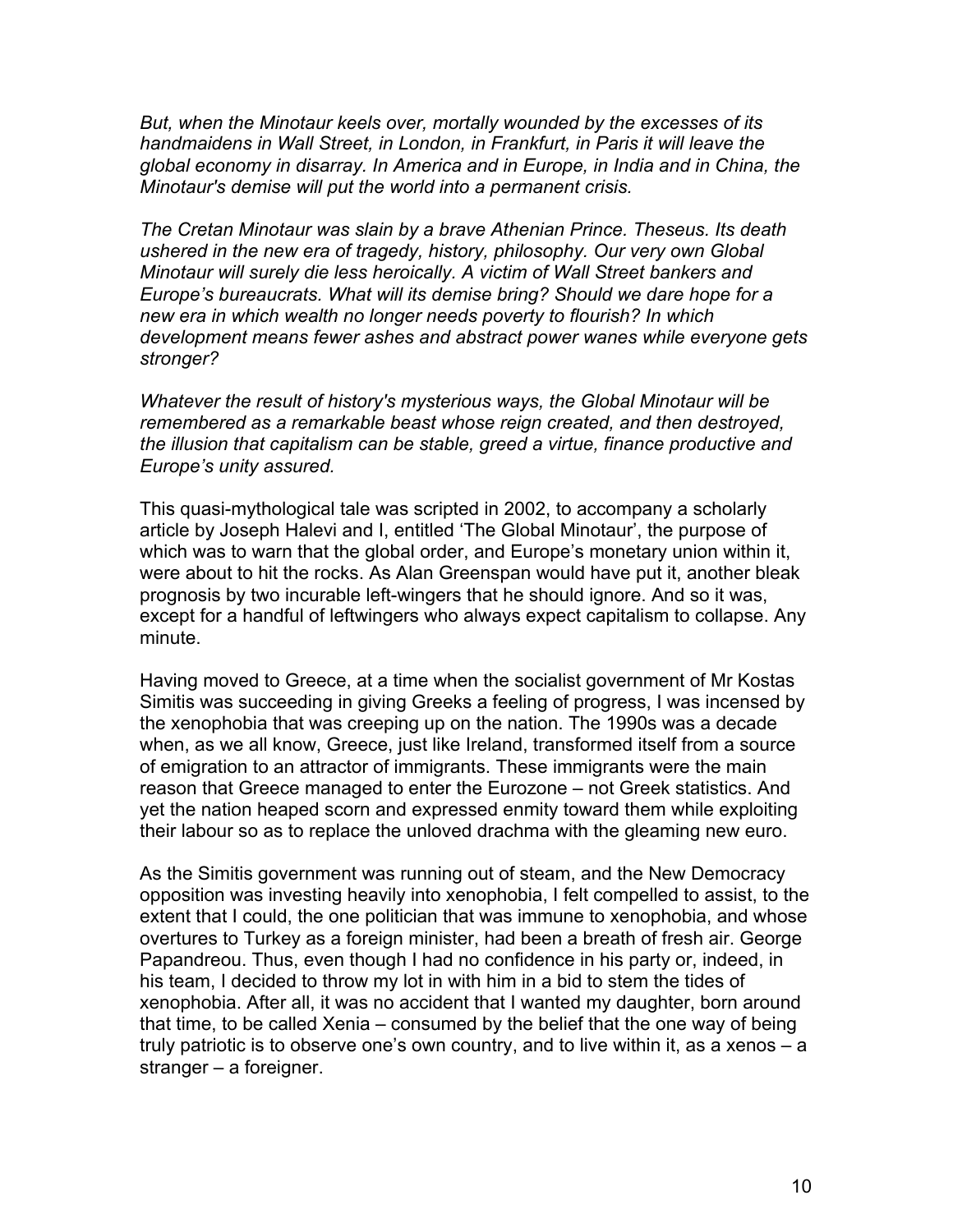It was not too long that economics came between us. When I realised that George Papandreou was incapable of organising his team and that his economic team were clueless, procedural plagiarists of inane, neoliberal, toxic views about the global, the European and the Greek economies. So, by 2006, I resigned as a Papandreou advisor and dedicated myself to the role of a disagreeable Cassandra.

Let me mention just one incident. It is November 2006. The then Minister of Finance, Mr Alogoskoufis, has just tabled his government's budget for 2007. A think tank of the former Prime Minister Costas Simitis organised a panel to discuss that budget. It comprised PASOK's last Finance Minister, who had served under Simitis, the economics spokesman of Syriza, and myself. The proceedings where chaired by a financial journalist from TA NEA newspaper. The other two speakers spoke on the budget itself. I did not. Allow me to read extracts from that talk:

"Today, unlike in 2001, we are not threatened by the stock exchange crashing. We are threatened by the bubble in American real estate and in the derivatives market that has been built upon that bubble. If this bubble bursts, and it is certain it will, no reduction in interest rates is going to energise investment to take up the slack. For thirty years a spectre has been haunting the global economy: the twin deficit of the United States. Like a Global Minotaur, it is absorbing the world's capital which voluntarily rushes towards it, shaping the lives of those who live far and wide. When the debts and loans that have been built on the Minotaur's back start imploding, a chain reaction will bring down global finance. The question is not whether will this happen but how quickly it will result into the next Great Global Depression. I realise that these are terrible prognostications that I hope they are false. But I wonder whether the Finance Minister and his European counterparts are thinking about this possibility. Whether they are planning their response. Or whether they are indulging their statistical fetishism and practising the soothing art of double entry book keeping."

My talk was, of course, ignored. My fellow speakers read their prepared texts and the Chair looked at me the way one looks at an inconvenient idiot, remarking: "The European Commission is predicting continued, strong growth for the next three years. I cannot see where you are getting your glum predictions from."

#### **6. CRASH AND BURN**

When less than two years later the real estate downturn did bring Wall Street, the City and Frankfurt down, the Greek elites were whistling in the wind, convinced that Greece was 'safe'. Together with another Athens University colleague, Nicholas Theocarakis, we organised a 30 lecture series, engaging colleagues from Britain, France, Germany, the US, Australia and elsewhere under the overarching title: 'After the Crash'. It went largely unnoticed. Even when, by the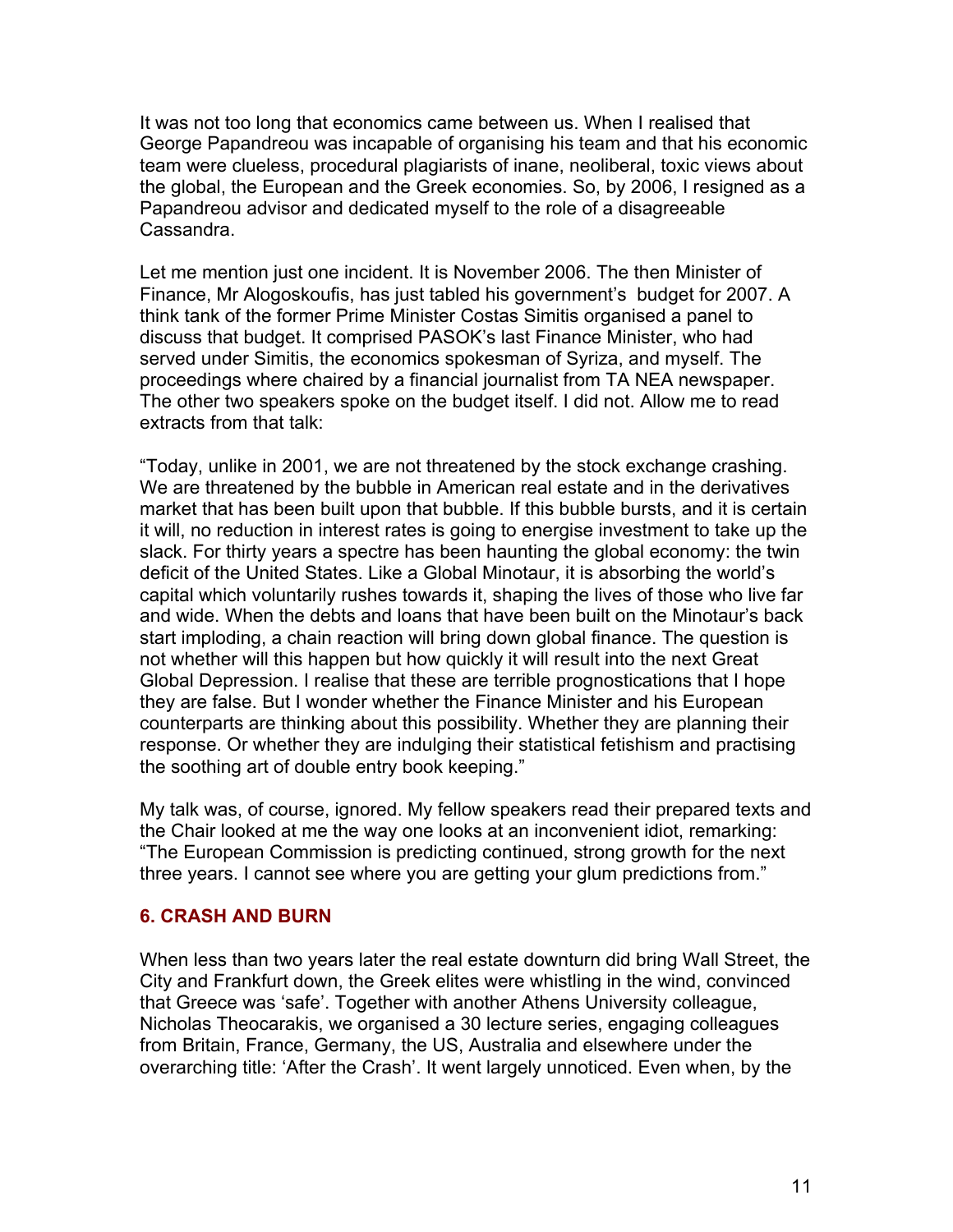end of 2009, it had become abundantly clear to all who had eyes to see and ears to hear that the Greek state had gone bankrupt.

The reason for our insolvency was simple: The Eurozone was incapable of absorbing the shockwaves of the 2008 global earthquake. Once the capital inflows that had flooded the Periphery went out like a vicious tide, they left behind nothing but weedy posts and marooned public and private sectors. Unable to reduce the international value of our countries' debts and banking losses through currency depreciation, with states that lacked a central bank to have their back, and a central back without a state to have *its* back, Europe's mountain of debts was bound to rise while incomes took a hit. The definition of bankruptcy writ large.

And yet, denial remained the order of the day. Mr Papandreou's government was falsely arguing that Greece just needs a credit line. Germany was refusing to grant it, pretending that it was possible to deny the bankrupt states of the Eurozone both a bailout and the right to default on unpayable debts. Soon, Papandreou's false view prevailed throughout Europe. Those in charge, in Europe and in the IMF, in Athens and in Frankfurt, behaved as if Greece was facing not an insolvency episode but a liquidity problem – one to be patched up by means of the largest loan in human history. A loan to be given on condition that Greece would undertake the most vicious reduction in the national income in history – even worse than that which produced the Grapes of Wrath in the 1930s.

Even before this shameful loan agreement that, was shamefully described as the Greek Bailout, I have to admit that I was livid. Livid with George Papandreou and all the other leaders of Peripheral member-states for their insincere acceptance of impossible conditions which they could never meet. Livid with Northern Europe's leaders for imposing these conditions which they were not entitled to exact. Livid that those who should have known better were 'extending and pretending', jeopardizing a whole generation not only of Greeks but also of Irish, Portuguese, Spaniards – indeed of Europeans, including of course the average hard working German. Livid that by imposing upon Europe's Periphery a New Versailles Treaty, the Core was paving the ground for its own long winter of discontent. Months before the Greek bailout I had written in this vein the following lines:

"The gist of the Versailles Treaty was not so much that it punished Germany and caused Germans untold collective pain but that, in the end, it was an own goal; a terrible deal even for the victors; an own goal that John Maynard Keynes had anticipated in 1920 and the rest of world came to recognise when it was too late, in the 1930s."

My conclusion in that article came in the form of a question: "Assuming, for argument's sake, that Greece is getting its just deserts, do the hard working Germans deserve a political elite that quickmarches them straight into economic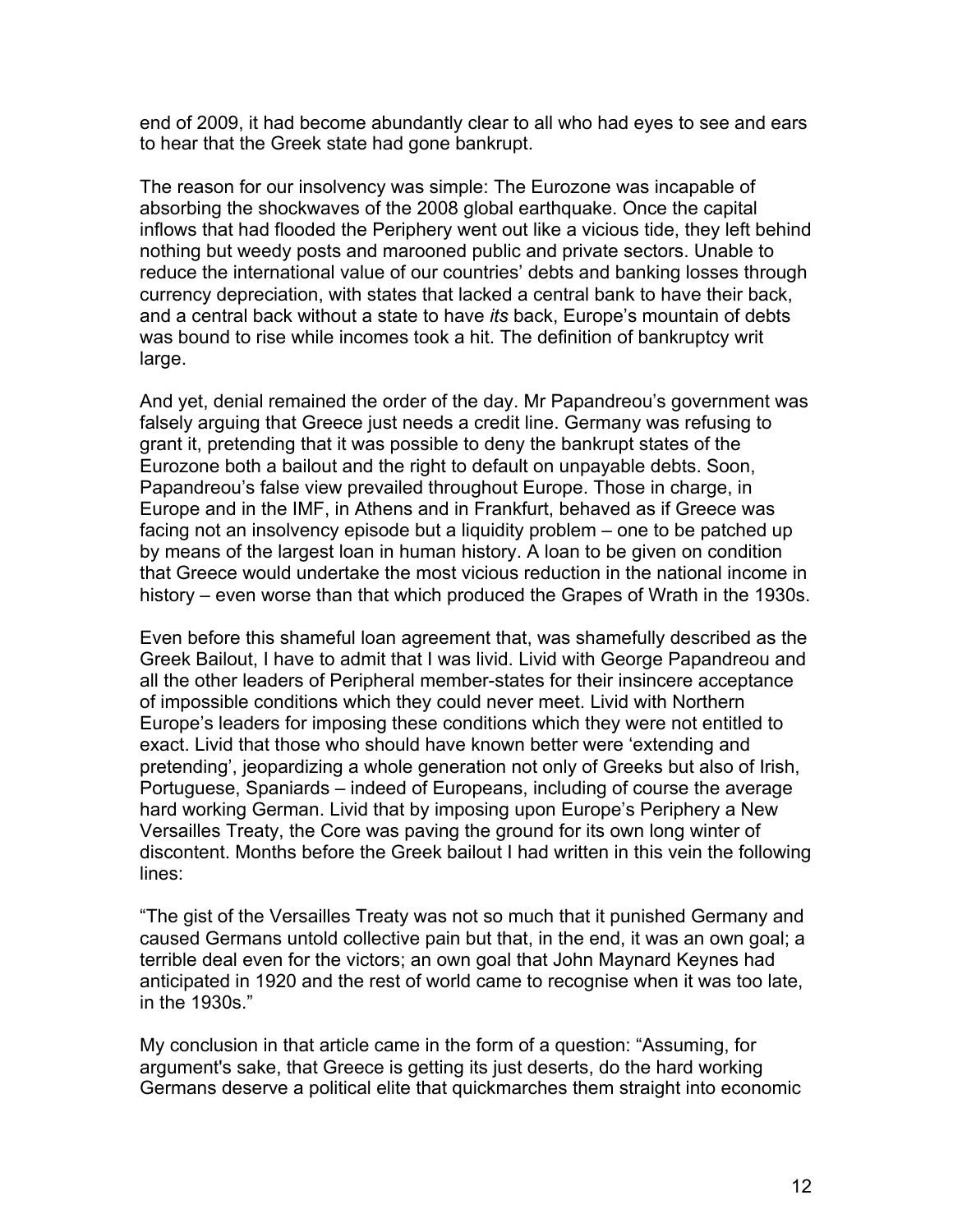catastrophe?" It was early 2010. The question just did not resonate with the powers that be.

In my first engagement with the non-Greek media, in an interview I gave to BBC radio, I tried to raise alarm bells about the assault against rationality that was about to be launched in Greece, surely to be replicated, as it was, in the rest of the Eurozone. To this effect, I read out a cheeky poem that I had discovered in my papers – from a yellowing copy of Punch magazine. It read:

Who is in charge of the clattering train The axles creak and the couplings strain The pace is hot and the points are near Sleep has deadened the driver's ear And the signals flash in the night in vain For Death is in charge of the clattering train.

Of course, everyone thought that I was a merchant of doom. When in February 2010 I began advocating that it is the Greek government's moral imperative, as well as the only logical course of action, to accept the state's bankruptcy in order to spare Greece a never-ending doom spiral, to announce a unilateral default and to invite Greece's creditors to an immediate negotiation before any request for loans is put to our European partners, I caused much consternation in the ranks of Athens' elites. They portrayed me as the Purveyor of Bankruptcy. I felt like a cancer specialist in the awful position of having diagnosed a cancer, when the patient's aggressive relatives were accusing me of being an agent of… the tumour.

For four years now, this same story repeats itself as if on an infinite loop. The government agrees new loans, on conditions of further austerity - I warn that the new agreement will deepen the bankruptcy and bolster the economic and social costs - I am portrayed as a national traitor by the establishment - then the establishment, in Greece and Europe, announces that the debt has worsened and none of the 'targets' or conditions were met, before finding some euphemism that will allow them to pretend and extend further, on occasion even to proclaim success, the end of the crisis, Greecovery etc. before we are back to square one, more indebted, more distraught, less hopeful and… fewer – as the best, youngest and brightest have migrated in search of hope.

#### **7. ISEGORIA & ORIENTALISM**

Perhaps the most remarkable aspect of Ancient Athenian democracy was not so much the idea of majority rule but the notion of *isegoria*: the idea that one's views ought to be heard and judged independently of who expresses them – of whether they are poor, rich, handsome, ugly as sin, with a full head of hair or bald, leftwing, aristocratic or lumpen; indeed, independently of one's rhetorical skills since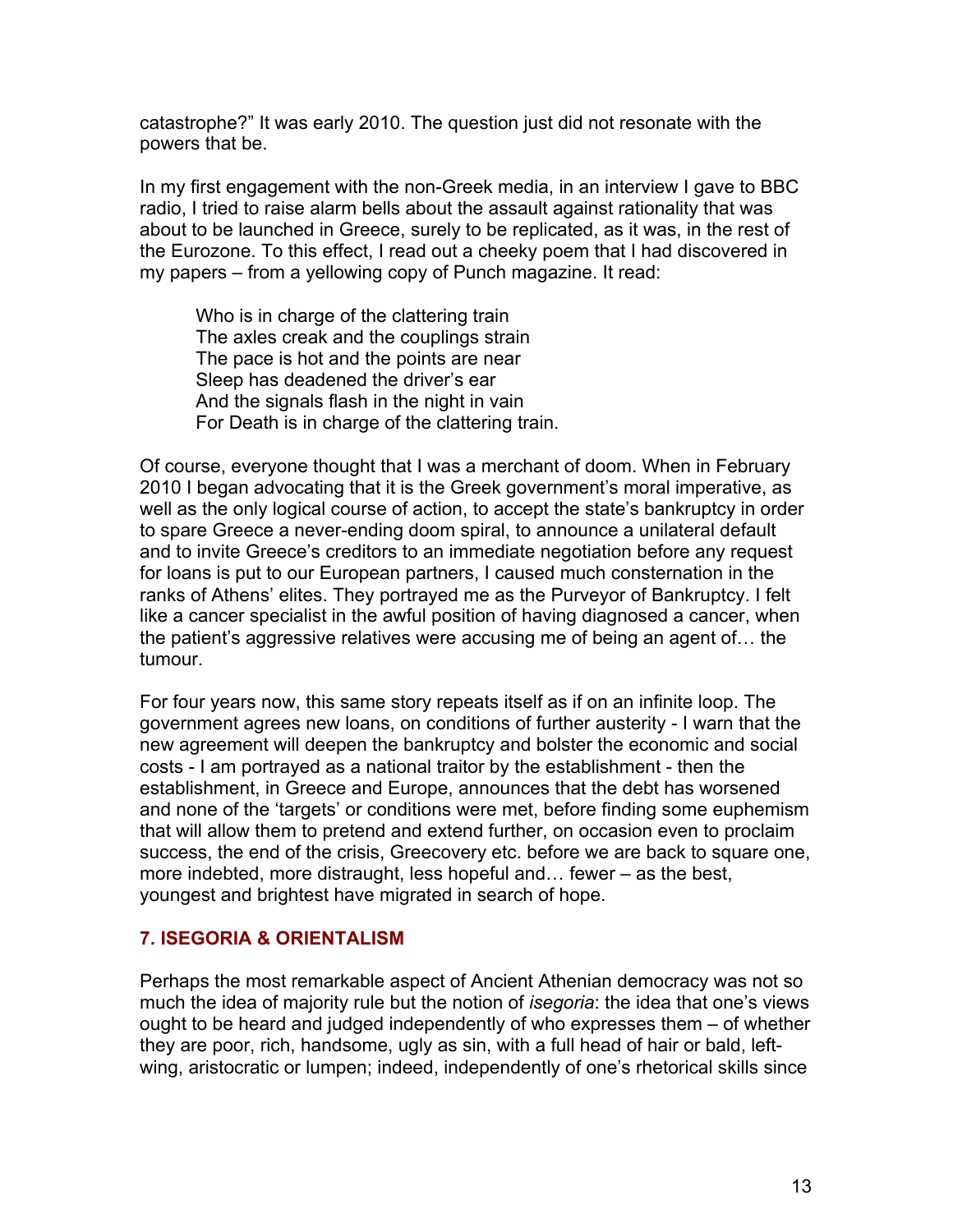there is no reason why such skills should correlate well with the soundness of the argument.

After the Crisis erupted, my greatest personal loss was the loss of the illusion of *isegoria*. Once I began to intervene in public debates, I acquired two things that I loathe: sworn enemies, who rejected everything I said before I said it, and loyal supporters, who accepted my pronouncements before they had left my mouth. In my academic life, I was used to being challenged and to have my ideas subjected to the harshest of criticisms. My ideas more often than not were rejected by fellow economists but not for want of *isegoria*. In public life I realised, with considerable sadness, that Ewas dead and buried. Both, my supporters and detractors, cared very little to subject my musings to critical assessment.

This sad state of dialogue was not confined to Greece. As I told you before, suddenly I found myself in conferences and debates abroad where I was no longer a participant whose economic views should be judged in the court of the audience's informed opinion. No, unexpectedly mine was the voice of a "Greek economist". Even before I spoke I could see my counterparties thinking: "He would say that, as a Greek economist, wouldn't?" It was only my insistence that Greece should not be accepting new loans, let alone begging for them, that made them sit up and take some notice. That Greece should not leave the Eurozone, under any circumstances, but that, in order to survive within it, default unilaterally within it. Still, *isegoria* had gone the moment the Greek had been added in front of the economist.

At a European level this was of particular significance. A continent that has been uniting under different languages and accents was suddenly divided by a common language. I recall a meeting in Brussels with other European economists and policy makers, discussing a proposal for resolving the euro crisis that I had been the co-author of. A well meaning, influential official rose up to speak in favour of our proposal but then immediately added: "While you are making a strong case for it, when this proposal is presented to German officials it is best if the presenter does not have a Greek accent." Tragically, I understood exactly what he meant. Still, his well intentioned advice constituted such a sad departure from the notion of *isegoria* – and, thus, from any prospect of a nascent Europe-wide democracy.

The third type of *isegoria* -violation that I shall recount relates to the late Edward Said's reflections on Orientalism. I recall sitting in a radio studio in Australia, being interviewed on the Greek collapse by possibly the world's most sophisticated, worldly, best read, deeply progressive, radio host. And yet. And yet. On the phone from London there was a second guest. Some 20-something ill-educated dealer working for some toxic hedge fund. The interview began with my being asked about "how it felt on the ground to be a Greek and an economist". After I indulged the host, he then turned to the young Brit to ask the hardnosed questions: "Why did the Greek economy tank?" "Should the bailout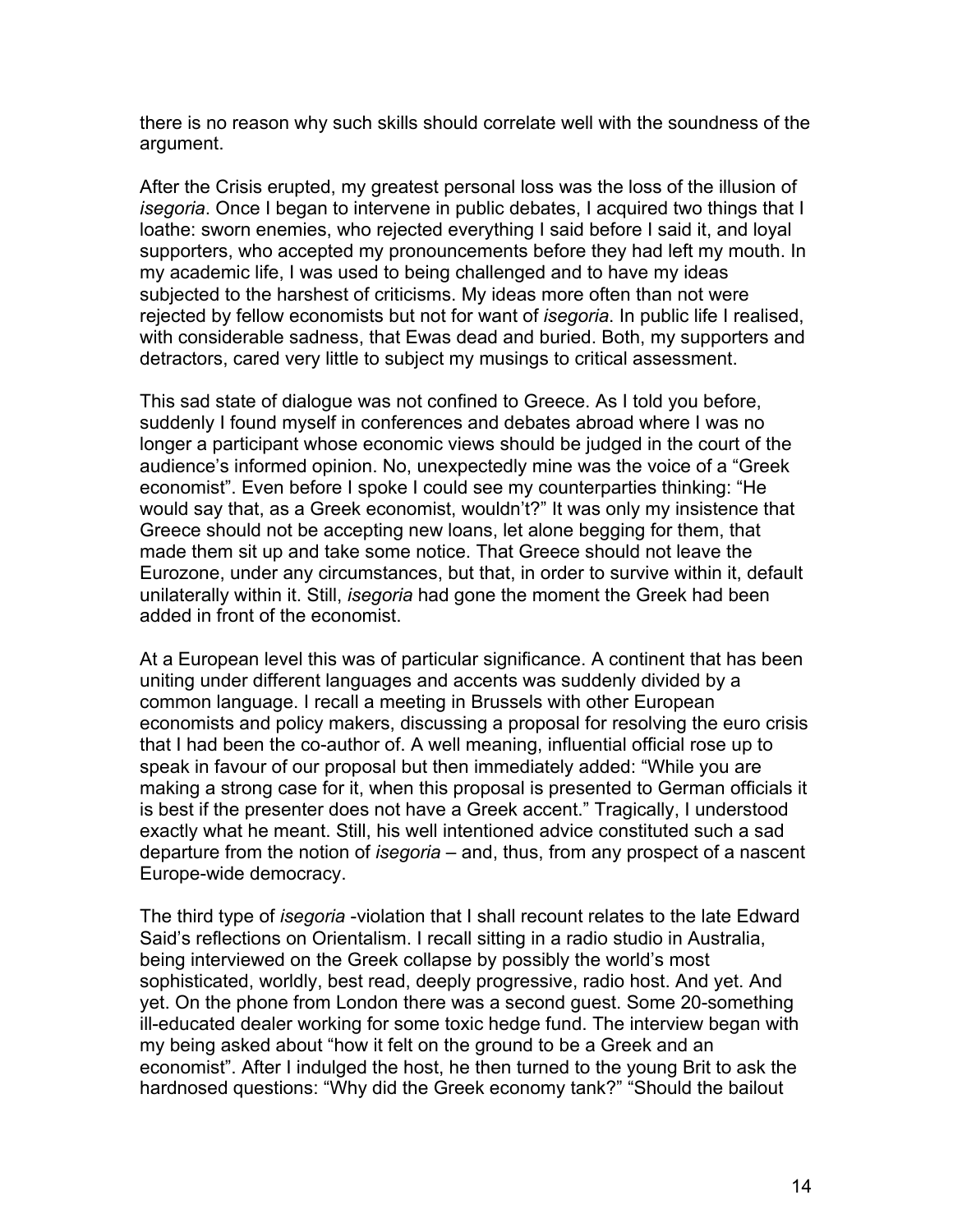loans be granted?" etc. Then back to me with more 'soft' questions about the historical aversion of Greeks toward paying taxes. I was furious. Even worse, I had to keep a lid on my fury so as not to reinforce the stereotype of Greeks wearing their hearts on their sleeves. If orientalism could rear its ugly head in that top notch, otherwise brilliant, radio program, Ed Said's work has not been done.

## **8. MEGALOMANIA**

When I was still at school I remember my teacher and renowned poet, Ματθαίος Μουντές, telling me that megalomania is the echo of a repressed inferiority complex. "And we Greeks are the best example of this"", he hastened to add. How right he was!

Before 2010, the average Greek had convinced herself that Greece was superb. Uber alles. A cut above the rest. That we had made it into Europe's hard core but that we were even better than the austere Germans, the snobbish French, the bubbly Italians, the stiff-upper-lip Brits. Due to our exceptional 'cunning', Greece was managing to combine fun, sun, xenychti (late nights) and the highest GDP growth in Europe.

Then, once disaster struck, one thing did not change, after our illusions had covered the floor like shuttered glass following an earthquake: *our selfimportance*. Suddenly Greece was, once more, at the… centre. We Greeks were responsible for Europe's crisis. The explanation of what had hit us lay within *our* borders. *We* were, again, special. The only country in the Eurozone that deserved what it was getting. Self-immolation followed self-congratulation but left self-importance in the driving seat.

My argument was that it is as silly to speak of a Greek crisis now as it would have been to speak of a South Dakota crisis in 1931 – the point being that, just as South Dakota in 1931, so now Greece is caught up in a crisis larger than itself, the Euro Crisis. My argument was drowned out by the screams of those who wanted to pin everything on Greece. On ourselves. To argue that we were experiencing the nemesis which follows naturally in hubris' footsteps. That Europe may have had structural problems but that this was *our* crisis and that our crisis was utterly different, separate, distinct from that of the Irish, of the Spanish, of the rest of Europe.

Of course this was not true. Ireland's and Greece's crisis, to coin an important comparison, were one indivisible whole, despite the huge differences between our countries, people's, cultures, mentalities. Think about it: In Ireland, once the euro was formed, Franco-German capital flooded in seeking higher interest rates. Accumulated savings flowed from DB to Anglo-Irish Bank, which then lent it to developers to build white elephants whose value rose on a bubble of speculation. When Wall Street crashed and the capital flows reversed ferociously, the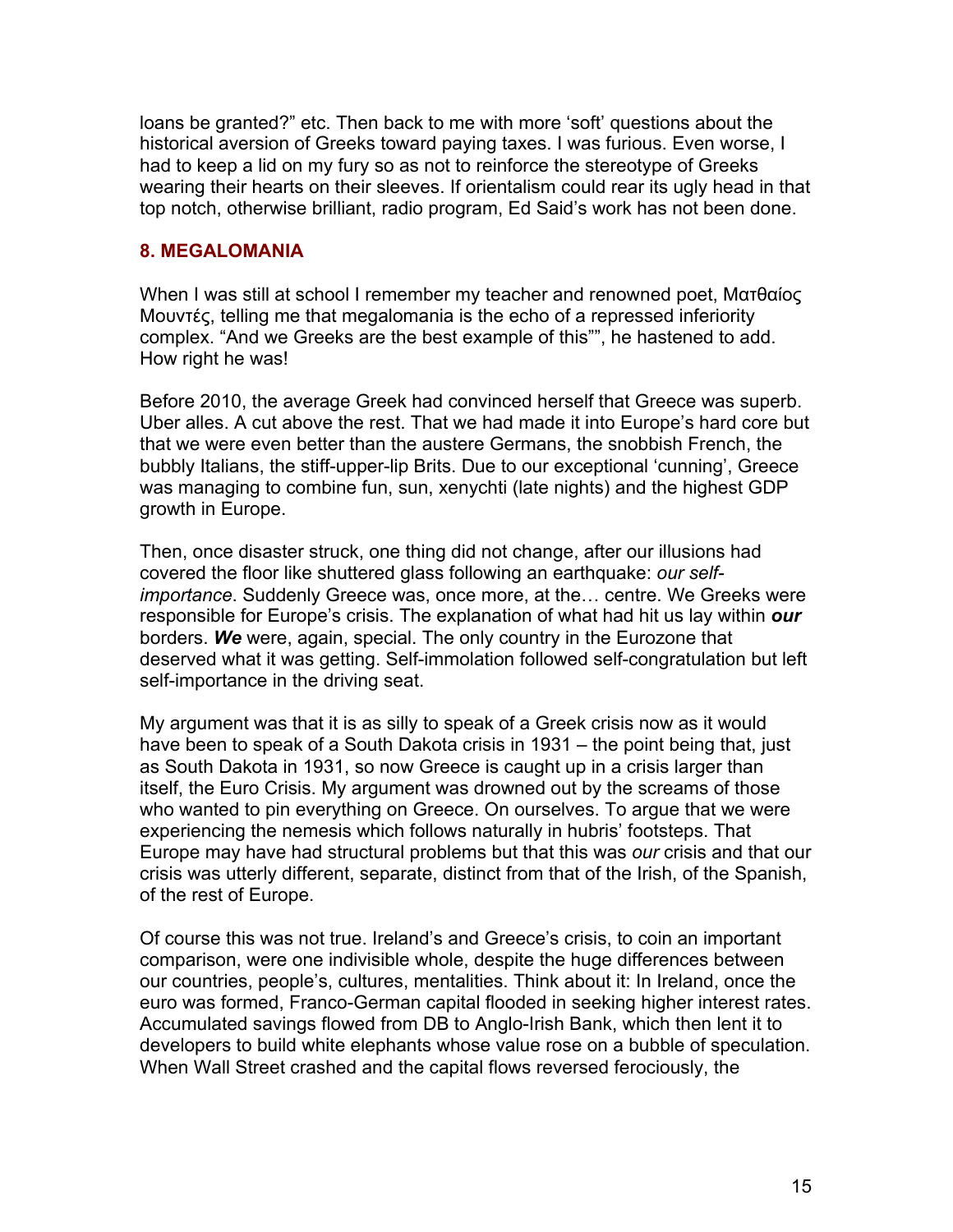developers went bankrupt, the banks went bankrupt and, finally, when the state was forced by the ECB to save the banks, the state itself went bankrupt.

Now, turn to Hellas: Before the Crash, and after Greece was admitted into the Eurozone's hot bosom, Franco-German capital flooded in seeking higher interest rates. DB, BNP Paribas and other banks lent to the Greek state which then passed the money onto developers to build their white elephants, thus creating a bubble of speculation and Ponzi growth. (Who can forget the Athens Stock Exchange heady days?). When Wall Street crashed and the capital flows reversed ferociously, the Greek state went bankrupt, the developers followed, the bubble burst, and the banks went belly up. Where is the substantial difference with the Irish case? Where is Greek exceptionalism? Nowhere, except of course in the Greeks' inflated view of ourselves as exceptional in… sickness and in health.

That was the reaction of the self-important Greeks: A touching commitment to blame it on the Greeks and on the Greeks alone. A diagnosis which came in handy for those whose job was to market the Bailout agreement as a species of tough love to the profligate grasshoppers:

Then there was the reaction of the Greeks whose self-importance was at the spectrum's opposite and for whom the Greeks are to blame for nothing. They demanded conspiracy theories of how some alien enemy, the Jew, the Pakistani, some anti-Greek Μισέλλην, some 'other' was out to get our proud nation. Unfortunately, a number of them liked my narrative, especially when they could switch off at will the moment I started accounting all the malignancies of our Greek social economy and to explode various comforting myths about some international conspiracy involving George Papandreou, of untapped Greek oil and gas treasures, of loans from Russia and China that we could have accepted instead of turning to the troika - the list was as long as it was sad…

## **9. TWO PARADOXES**

As the crisis deepened and my involvement in the debates, inside and outside of Greece intensified in proportion to the comedy of errors performed by our leaders in Athens and beyond, I felt more and more the strain of wanting to subject Greek mentality to the harshest of scrutiny while at the same time rejecting the false notion of a Greek exceptionalism that explains the crisis.

However, this tension proved insignificant when compared to the two Grand Paradoxes staring me in the face. The first paradox was my own private one: Here I was, having built a whole career on denying the existence of economic scientific truths and yet arguing that the case of Greece's collapse was a nobrainer. Here I was, arguing that economists are purveyors of mathematised superstition, and who should never be treated as experts, addressing an audience whose attention I commanded courtesy of being presented to them as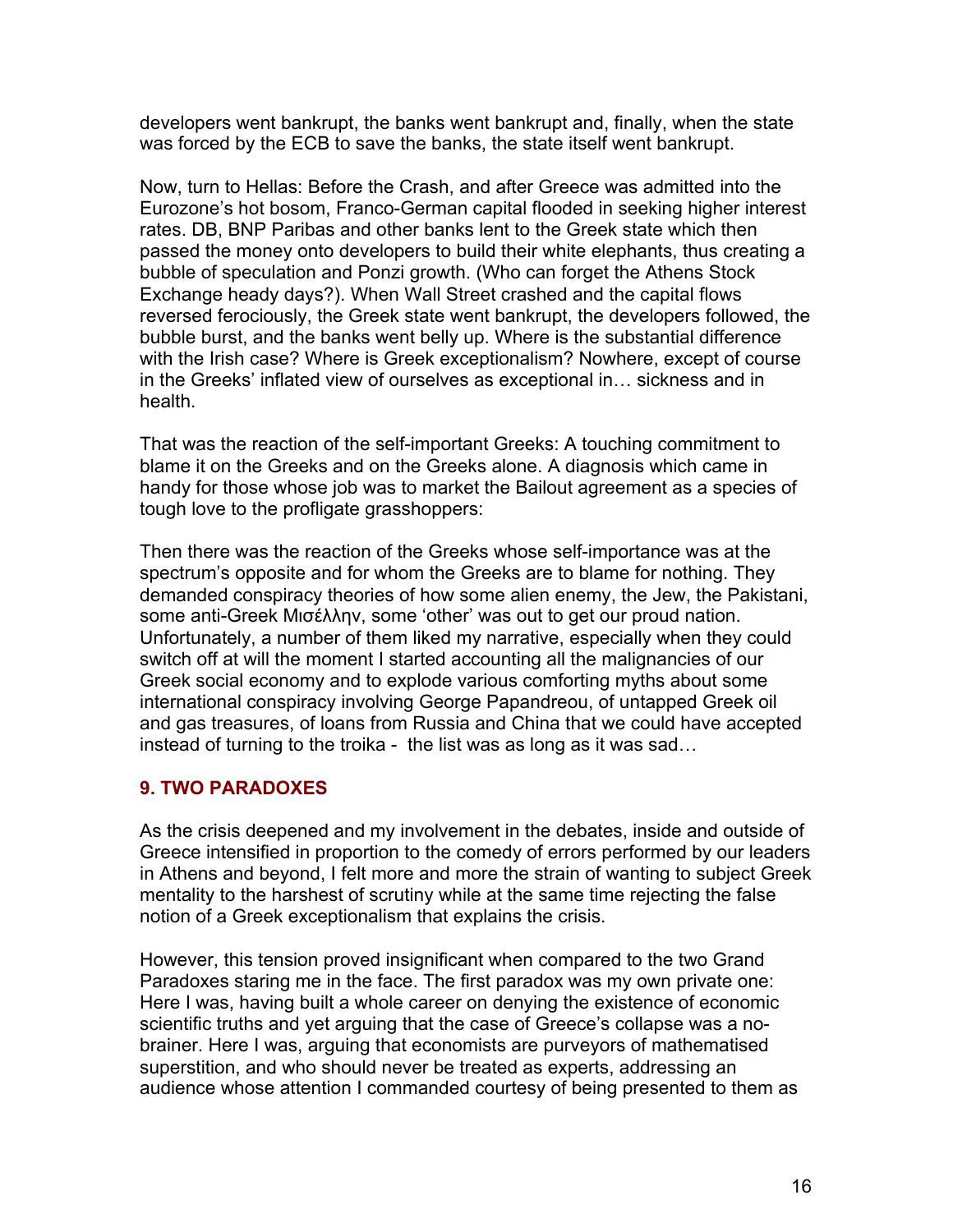an… expert. While I continued to strive for *isegoria*, imploring my audience to judge what I say and not the credentials of who is saying it, it was evidently the case that my voice carried more weight because of the subtitle under my mugface: "professor of economics".

The second paradox was political and tells a crucial story about Greece's supposed elites which were increasingly drawn to a libertarian agenda that, to them, seemed consistent with the imperative of accepting the terms of our New Versailles Treaty: of our Memorandum of Misunderstanding with the Troika.

What would an American libertarian, or indeed Friedrich von Hayek or Ludwig von Mises, their mentors, want to see happen in Greece? Two things. First, they would see no alternative to liquidating all unsustainable prices, including real estate prices, shares, most government departments and much of still employed labour. Greece's elites adopted this mantra, some enthusiastically others less so. Secondly, sincere libertarians would acknowledge that, at the same time, all unsustainable debts should be written off, as the drop in incomes following so much liquidation could *never, ever* repay the stock of debts and losses built up during the period of Ponzi Growth. And, most emphatically, true libertarians would reject the notion that taxpayers' money should be used to prop up a bankrupt state's unpayable debts while re-floating failed private banks.

Alas, Greece's libertarians rejected this idea with all the indignation they could muster. When I would argue that you *cannot* have internal devaluation without first effecting a massive debt and banking losses write off, I was met with outraged howling. I was readily portrayed as Bankruptcy's High Priest, a National Traitor, an idiot savant who would jeopardise our membership of the Eurozone – indeed, as the Drachma's Chief Advocate, even though I had lost so many friends on the Left by arguing constantly and unreservedly against Grexit.

And they were not alone. The self-proclaimed libertarians in the Greek Sector of Bailoutistan were aided and abetted by ordo-libertarians in Berlin, in Frankfurt, in Brussels, even in Paris – "very serious people" who wanted Greece to liquidate prices, wages and labour but at the same time insisted that it should honour the last cent of its mountainous debts while subsidising all of its banks' gargantuan losses. Such libertarian schizophrenia, ladies and gentlemen, cries out for an explanation.

Of course the explanation is painfully simple: Whereas Hayek and von Mises would recommend that the bankers should be liquidated forthwith, along with prices, wages and employment, the pseudo-libertarian elites of Bailoutistan would never risk jeopardizing their profitably cosy relationship with the nation's bankrupt bankers. As for their Northern European guardians, they too had their reasons. DB fears that a terrible precedent will be set if the European Union oversees the cleansing of the smallish Greek banks, which requires the prior expropriation of its owner. Who knows where such subversive cleansing may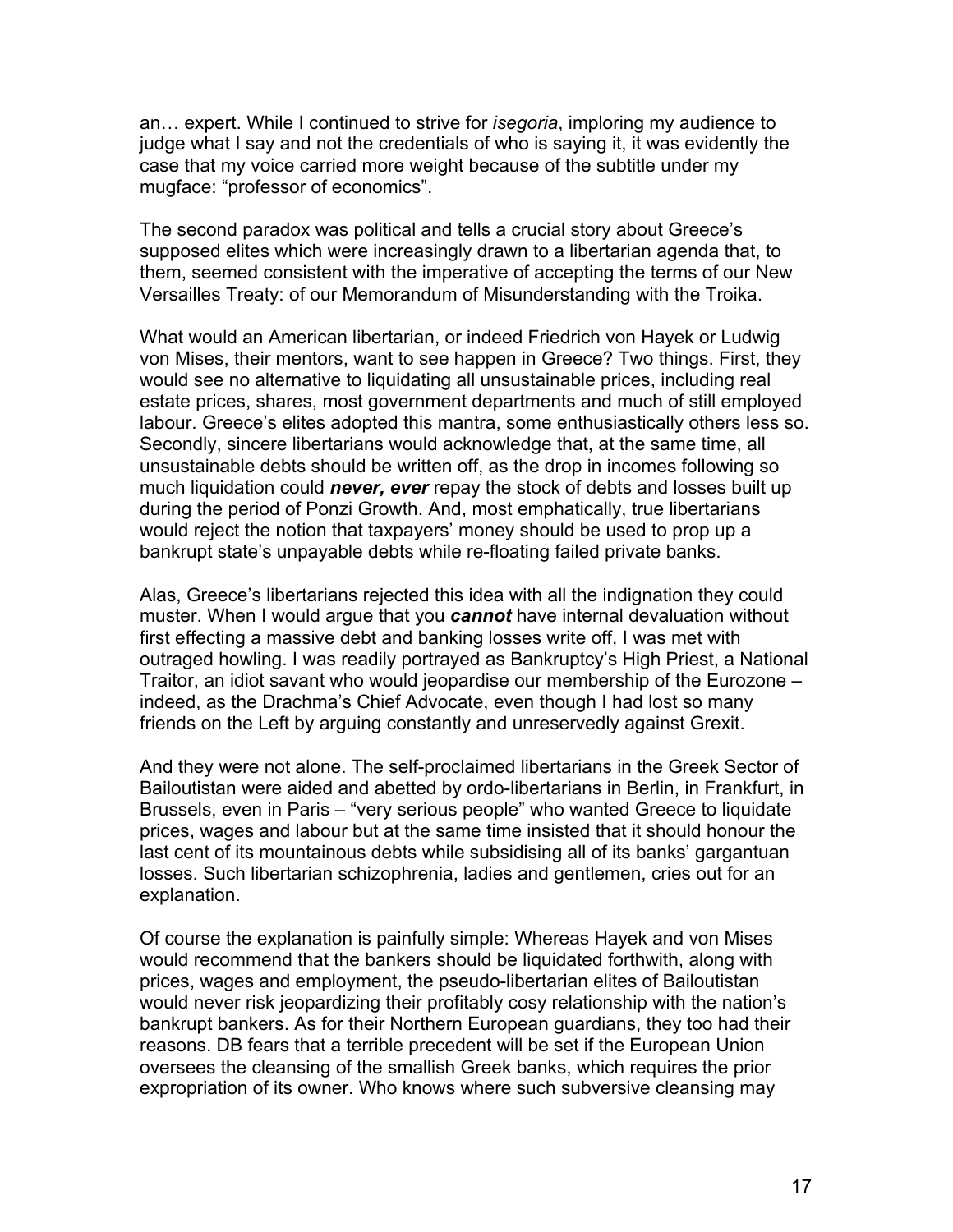stop? Perhaps the rot may even reach Frankfurt? It may bring ECB officials to their doorstep, demanding that they take a look at DB's own books. Heavens forbid! Compared to this horror of horrors, a certain logical contradiction in the libertarian mindset was deemed infinitely preferable.

And so German taxpayers, unwittingly, are, as we speak, funding the erection of a new cleptocracy in Greece and in the rest of Europe managed majestically by the bankrupt bankers at the expense of the banks themselves, of credit creation, and of every one else in Greece whose future is destroyed by the combination of a new, extremely lavish, socialist welfare state for bankers while every one else is thrown into the den of untrammelled, heartless, market forces.

## **10. EUROPE'S WAR ON REASON**

Friends and foes ask me why it is that I have abandoned a life of abstract theorising to enter the bull pit of ugly political and economic policy debates. The answer is: Rage. Rage at the thought that Greece was becoming the harbinger of, and the excuse for, terrible things that were coming Europe's way for the second time in living memory.

A second time? You may recall that the Cold War began not in the streets of Berlin but, indeed, six months earlier, in the streets of Athens. In December 1944. In 2010 Athens was again, by accident, threatening to mark the beginning of a major crisis, an economic one that would be remembered in centuries to come alongside the 1930s Great Depression. For a small country to be the starting point of one global affliction, the Cold War, was unfortunate. To be the snowflake that causes two such global avalanches in 70 years was too much to bear. Especially given that it was all so avoidable!

It could have been avoided in a manner of ways. For instance, if Greece's bonds were haircut instantly and the banks that needed help to cope with the resulting losses had been integrated into a proper US-like banking union, and funded by the equivalent of a European TARP, then Greece would have had a chance to reform in an orderly fashion. Even better, Europe could have used the Crisis as an excuse to create the automatic stabilisers missing from the Eurozone, and thus combine greater responsibility at the national level with consolidation at the continental level.

But no. The powers-that-be in Europe's core and Europe's Periphery forged an unholy alliance with our Bankruptocracy to launch a major Assault on Reason. Their weapon of choice: *The bailouts*. Of course, Greece was *never* bailed out. And nor were the rest of Europe's swine – or PIGS as we are now called collectively. Our bailout was a cynical ploy for transferring large losses from the books of the French and German banks to Europe's taxpayers, and in particular to Germany's taxpayers. All in the name of… European solidarity which, like the banking union, is constantly proclaimed in name to be denied in substance. This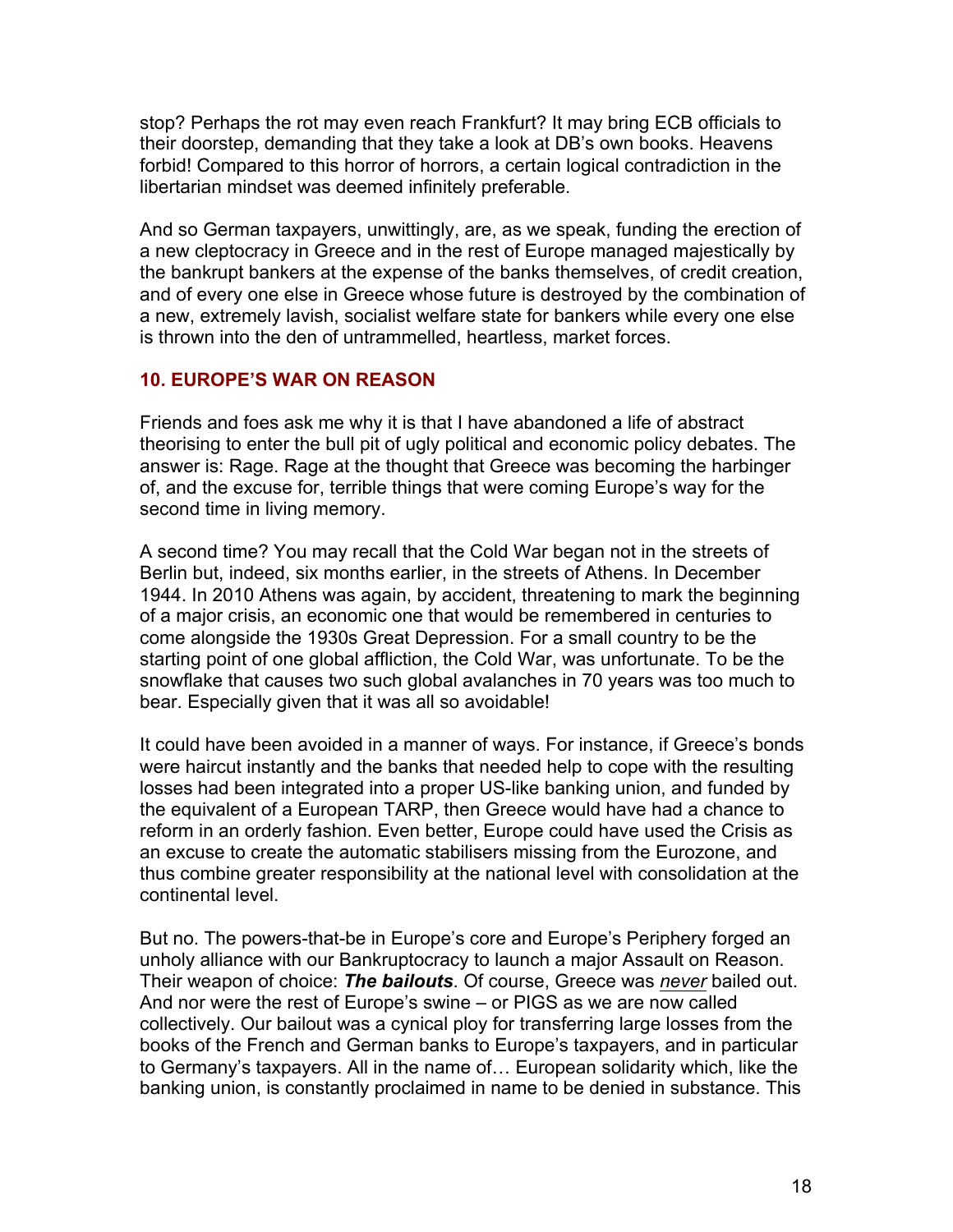sinister subterfuge, this successful attempt to mislead seventeen Parliaments all at once, led to a death dance of insolvent banks and bankrupt states – sad couples that were sequentially marched off the cliff of competitive austerity – with the awful result that large sections of proud European nations were dragged into the contemporary equivalent of the Victorian Poorhouse.

Am I wrong to be incensed by what we are doing to Greece, to Germany for that matter, to Italy, to Europe? Of course my fury would have been tempered if I could see signs that Europa's Flight from Reason was ending; that a modicum of rationality were returning. But I see none. Thus the glum indignation. In a recent talk delivered in Sydney, Australia, I attempted to puncture the darkness with a light note on what made the people's of Europe accept our badly designed Eurozone in the first place. My caricature, my pop history went like this:

Europe's people created the Eurozone because:

- § The French feared the Germans
- The Irish wanted to escape Britain
- Greeks were terrified of Turkey
- The Spanish wanted to become more like the French
- The Italians wanted to become German
- The Dutch and the Austrians had all but become German
- The Belgians sought to heal their sharp divisions by joining into both Holland and France under the auspices of a reconfigured DM
- And, finally, the Germans feared the Germans!

Of course, as The Life of Brian, that masterpiece of British culture, has taught us: There is no such thing as *the* Germans. Or *the* Greeks. Or *the* French. "We are all individuals".

Yes, it is true that some Europeans are grasshoppers whereas others are ants – to coin yet another one of our precious myths. But the notion that the ants all live in the North and the grasshoppers have all congregated in the South, plus in Ireland, is bizarre. There are ants and there are grasshoppers in each of our nations. During the 'good' times of the Eurozone, the grasshoppers of the North and the grasshoppers of the South went on a frenzy. And when their feeding frenzy led to the crisis, it was the ants of the North and the ants of the South that were made to foot the bill. Tragically, our leaders' espousal of the grasshoppers' agenda, everywhere in Europe, ended up turning the ants of the North against the ants of the South in a Europe that is losing its soul because of stereotyping, denial and because of the ironclad determination of grubby so-called elites not to let go of the levers of ill-gotten power.

The result is that, *divided by a common currency,* our elites are now behaving as if the Balkanisation of Europe were the objective! Greece, a country that needs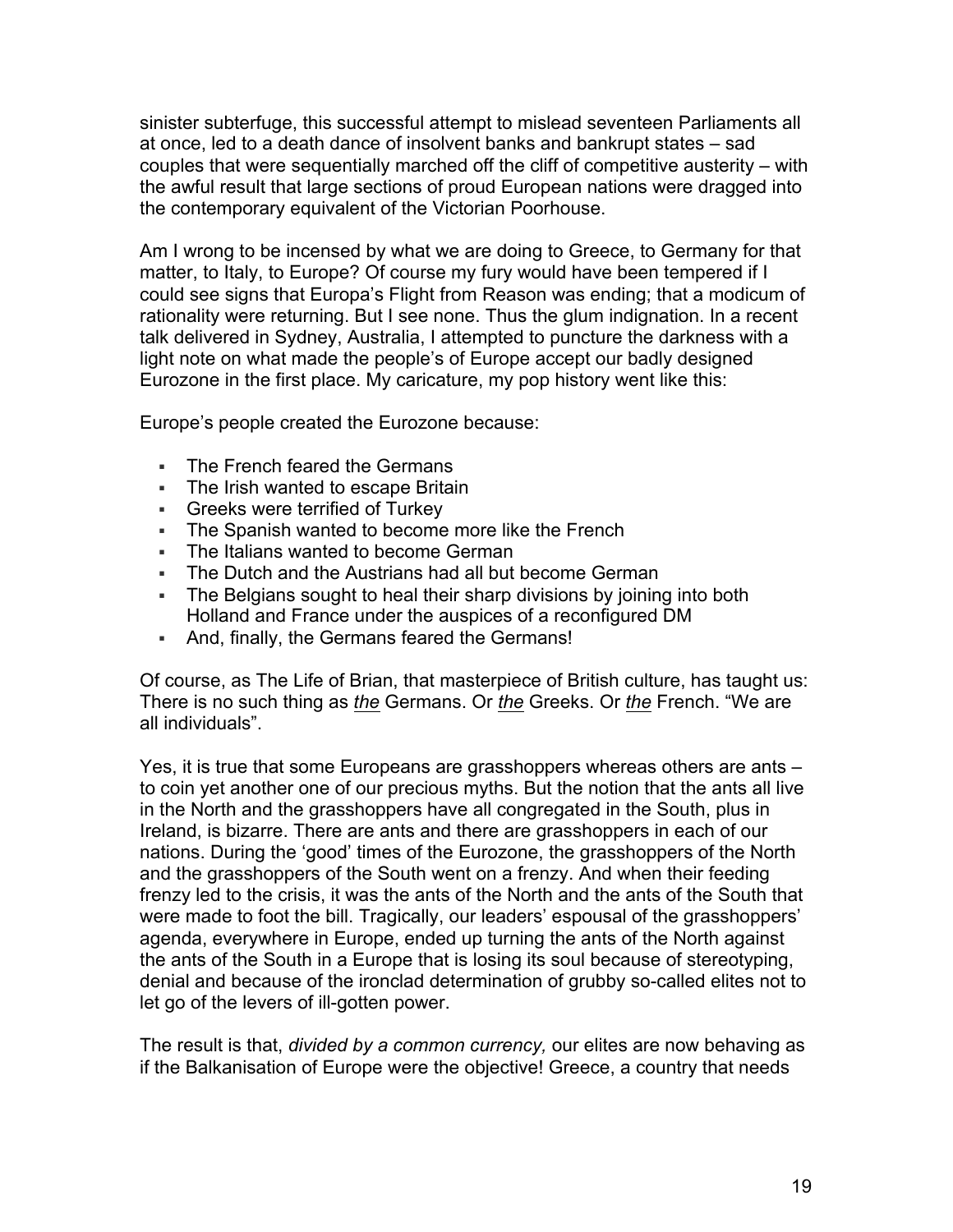reforming more than any other, has become un-reformable and more ungovernable than ever before.

The dream of Modernity has turned into a Postmodern Nightmare, overseen by a troika's of highly paid bailiffs out of ideas of how to recoup the money they forced us so senselessly to borrow.

## **11. SERPENT DNA**

The principle of the greatest austerity for the European economies suffering the greatest recessions would be quaint if it were not the ill wind that blows into the sails of misanthropy, racism, Nazism. In an ironic historical twist, Nazism is now strong in a place that had fought it tooth and nail in the 1940s.

As German history should have taught us, nothing prepares a people for authoritarianism better than defeat followed closely by national humiliation and an economic implosion. When proud nations, which were previously implanted with the serpent DNA, are beaten into submission. When they are humiliated and punished collectively, as the Germans were with the Versailles Treaty, and the Greeks with the Memorandum's impossible algebra. And when they are reduced *en masse* to a state of despair - the serpent can always return, replicate ferociously, and run amok.

## **12. Epilogue**

Time to end my tale of the peculiar calamity of being both Greek and an economist; at once angloceltic in training and culturally Greek. I can think of no better way to do this than by quoting from two sources. One as English as they get. The other as Greek as it is possible.

Let me start with the Englishman, a certain John Maynard Keynes who in 1920 wrote the following prescient lines:

*Moved by insane delusion and reckless self-regard, the Greek people overturned the foundations on which we all lived and built. But the spokesmen of the European Union have run the risk of completing the ruin, which Greece began, by a loan agreement which, if it is carried into effect, must impair yet further, when it might have restored, the delicate, complicated organisation, already shaken and broken by the 2008 crisis, through which alone the European peoples can employ themselves and live.*

These are, of course, not exactly Keynes' words. But they are not far off! All I did was to replace *Greece* for *Germany*, *European Union* for the *Great War's victorious allies*, *loan agreement* instead of the *VersaillesTreaty* and the *2008 Crisis* in place of *The War*.